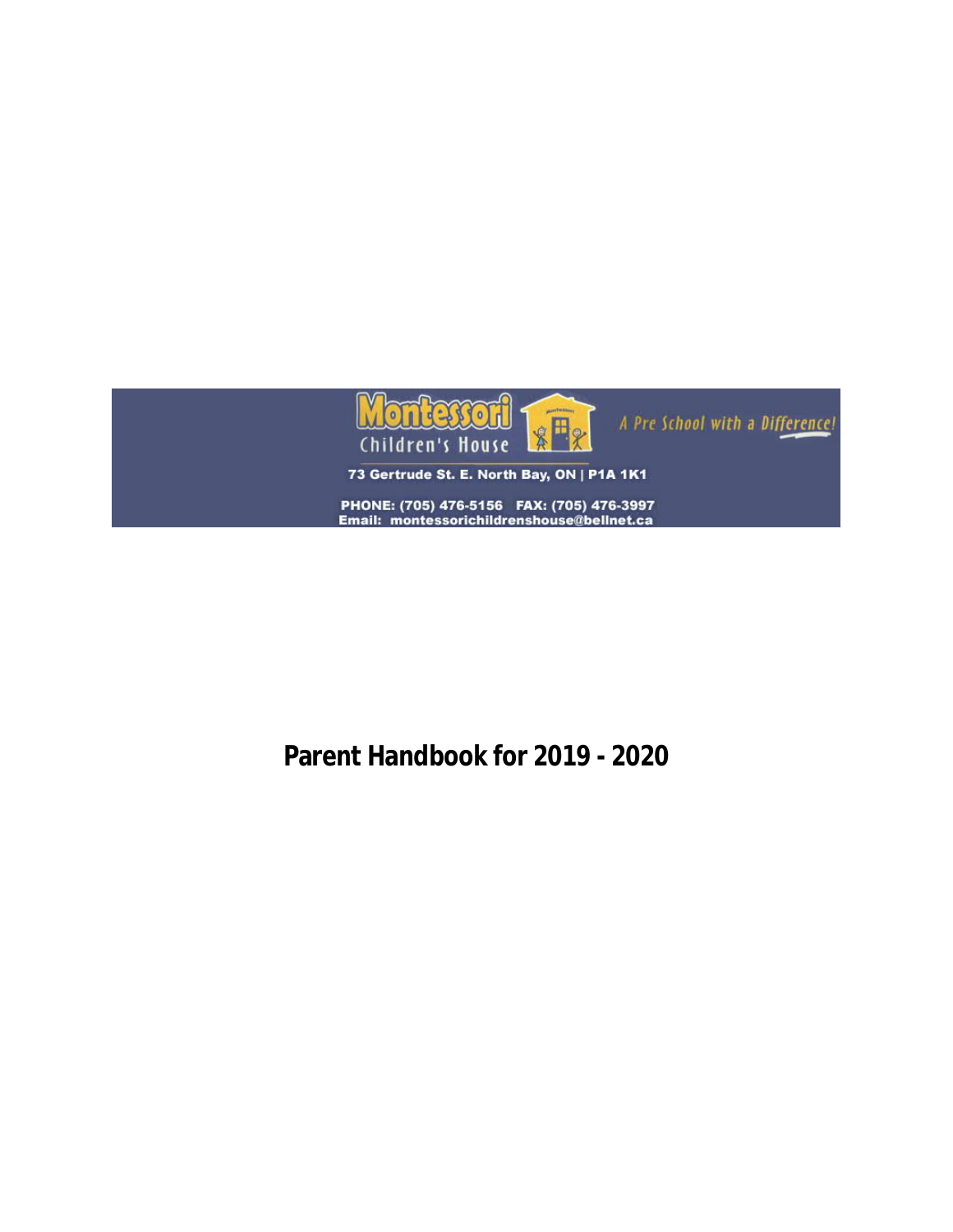# **History About Montessori**

The founder of the Montessori Method of Education, Dr. Maria Montessori, was born in 1870 and was the first woman to be granted a medical degree by an Italian University. Maria's life work began in 1907 with a group of children from a very poor area in the city, when she opened her famous Casa Dei Bambini House of Children. Using specially designed materials and techniques, she observed the children's remarkable, almost effortless ability to absorb knowledge from their surroundings. **Children teach themselves!**

# **Philosophy**

Dr. Montessori developed what she called the Prepared Environment, which already possesses a certain order and allowed children to learn at their own speed and according to their capabilities in a non-competitive atmosphere. **"Never let children risk failure until they have a reasonable chance of success"**. The Montessori Method introduces children to the joy of learning at an early age and provides a framework in which intellectual and social discipline go hand-in-hand.

# **Goals and Objectives**

The main objective of Montessori Children's House is to provide a carefully planned and stimulating environment which will help children develop, within themselves, the foundational habits, attitudes, skills, and ideas which are essential for a lifetime of creative thinking and learning.

# **The specific goals for the child who attend Montessori Children's House are:**

- 1. To develop positive attitude towards school and learning.
- 2. To develop a sense of high self-esteem.
- 3. To build habits of concentration for a lifelong study skill.
- 4. To develop and foster an abiding curiosity.
- 5. To develop habits of initiative and persistence.
- 6. To foster inner disciple and a sense of order.
- 7. To develop sensory-motor skills in order to sharpen the ability to discriminate and judge.
- 8. To develop socially acceptable behaviour.
- 9. To acquire the basic skills necessary for a lifetime of learning.
- 10. To help develop each child's innate, ultimate potential through high self-expectations.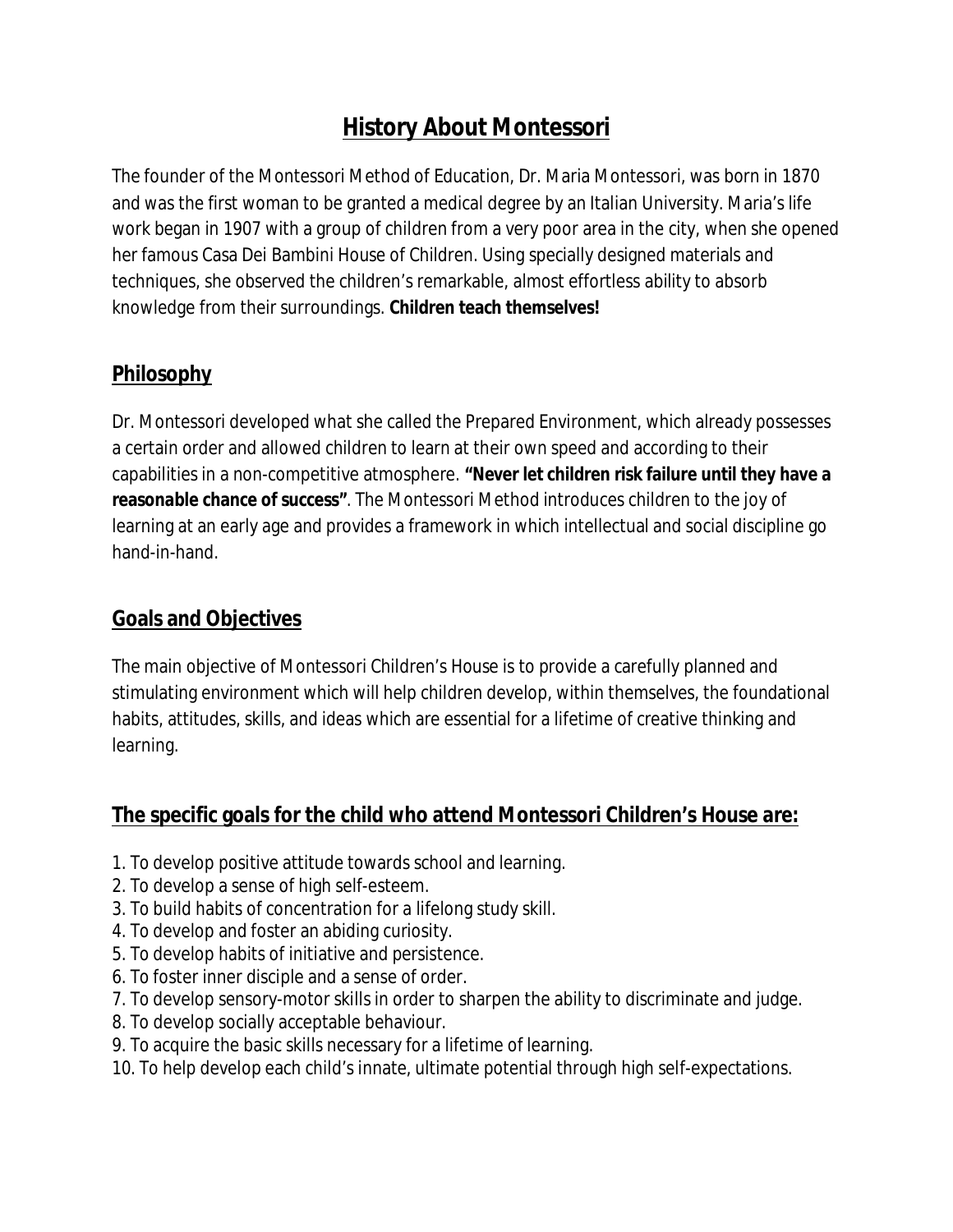# **Our Mission**

Montessori Children's House is guided by the educational philosophy of Dr. Maria Montessori. The method inspires the development of individual children in a safe, supportive and inclusive environment that gives them the freedom to investigate, cooperate, create and become.

Dear Parents,

I am pleased that you are considering enrolling your child in Montessori Children's House.

I have enclosed the enrollment form and child information required for registration, as well as an information sheet on our registration fees. Please be advised that subsidy is available for those families who qualify.

Please complete the registration forms attached fully, including the Health Unit registration form. When returning your forms to the school please bring your child's birth certificate, health card, and immunization record, as we need to photocopy these documents for their school files.

Please remember to attach the registration cheque for \$70.00. Once this registration fee is paid, then you have secured enrollment in the classroom for your child.

If you are applying for Subsidized Child Care, your registration fee will be \$10.00 as per direction of DNSSAB.

We look forward to a wonderful year and hope you will allow Montessori Children's House to usher your child/children into a new experience of learning.

If you have any further questions, please feel free to contact me. I look forward hearing from you.

Yours truly,

Shahla Hasnain, Child Care Educator and Montessorian Principal/Owner of Montessori Children's House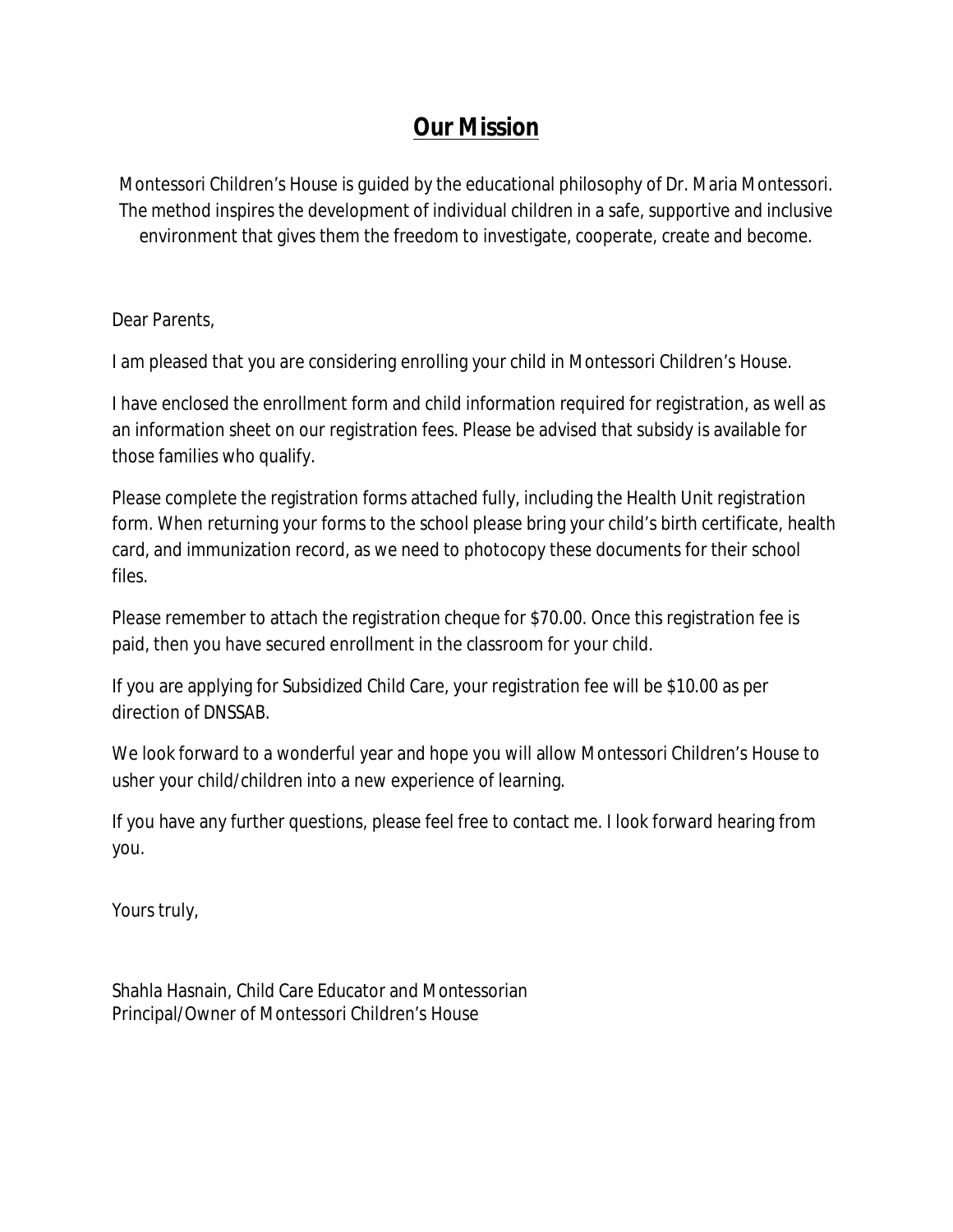# **Frequently Asked Questions**

#### **What is a Montessori school?**

A Montessori school is a special place for the child to learn and to work in the building of him or herself.

#### **The child's work?**

Children have a sense of self-worth and value of what they do. They choose all activities of life skills eagerly and spontaneously, becoming totally involved. The work process involves attaining skills, refining tastes, developing sensitivities, strengthening concentration, solving problems and achieving new insights.

#### **Role of the Teacher**

In a Montessori classroom, there is no front of the room and no teacher desk as a focal point of attention. Stimulation for learning comes from the total environment. Dr. Montessori always referred to the teacher as a "Directress" because her role differs considerably from that of a traditional instructor. She demonstrates the correct use of materials as the children individually choose them. She carefully watches the progress of each child and keeps a detailed record of their work. Each teacher has been trained to recognize individual periods of readiness.

#### **What are "sensitive periods?"**

Sensitive periods are described as periods when the child shows unusual capabilities in acquiring specific skills. Another name for this phenomenon might be "formative periods" in which a child is psychologically attuned to acquire given ideas or skills more readily than any other period.

### **Why are Montessori children generally more self-confident, outgoing and self-reliant?**

Montessori is based on a profound respect for the child's personality. The child works at their free choice and is allowed a large measure of independence. This forms the basis of selfdiscipline. As each child progresses at their own pace and successfully complete the selfcorrecting exercises, they develop confidence in their ability to understand their achievement.

#### **Montessori's Concept of Freedom**

Freedom is a prerequisite condition for learning. A free child is one who has developed his or her potential and prefers to work out problems yet is capable of asking for and receiving direction when necessary.

#### **Montessori's Concept of "Discipline"**

Discipline is the second prerequisite condition for learning. Montessori discipline is an "inner discipline"- an inner control which the child develops for his or her own behaviour with the help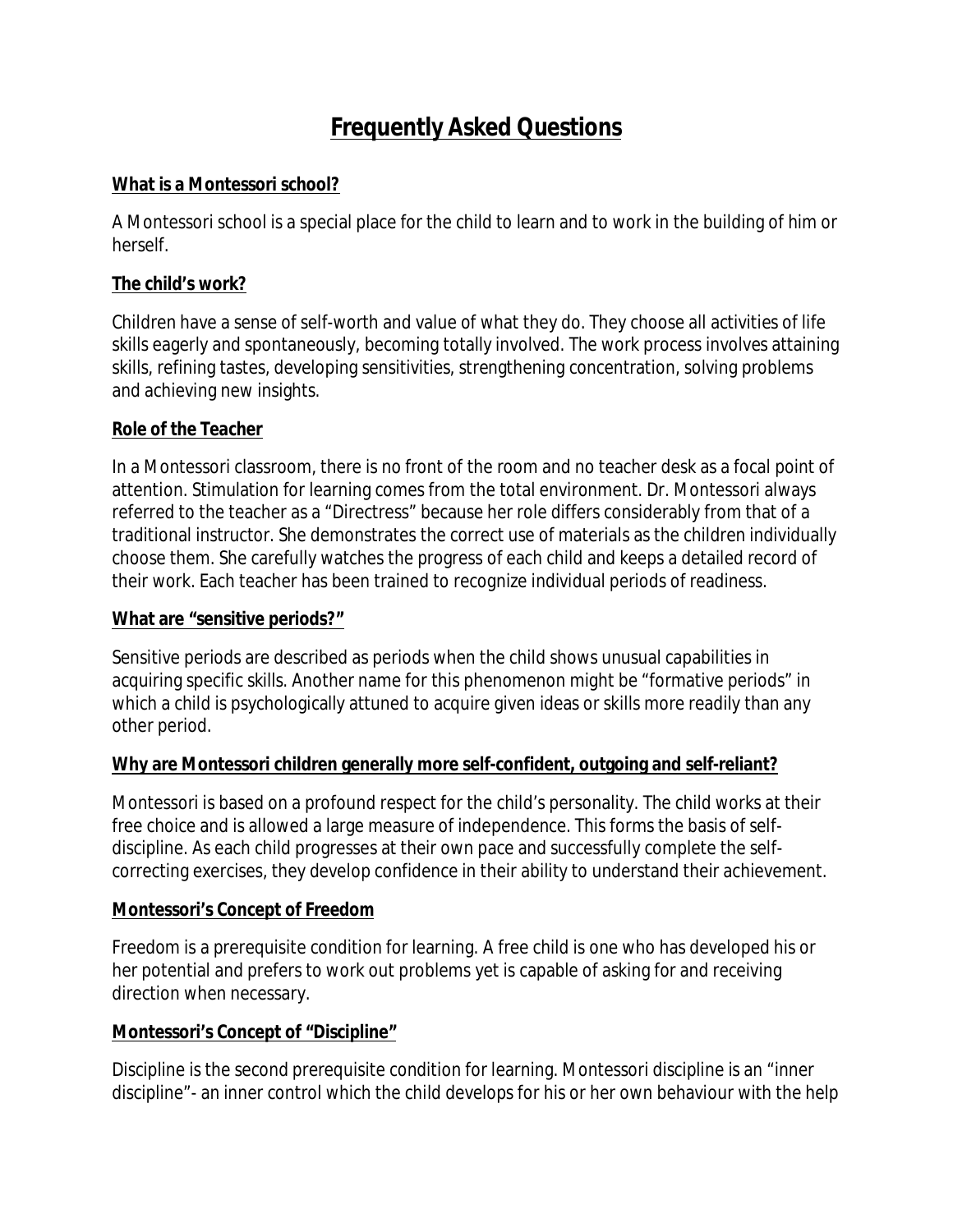of Montessori materials and in conjunction with their home environment. Dr. Montessori noted that many so-called undisciplined children were really frustrated by the lack of proper stimulation and an inadequate opportunity to achieve. She noted that young people become happier and more self-controlled after a period of time in a Montessori class. They experienced challenging tasks that not only absorbed their energies, but also resulted in a sense of achievement.

Examples of Montessori learning content include exercises based around the practical life area (self-help skills), the sensorial area (investigating perception and dimensions), the mathematics area (counting, adding, subtracting), the language area (sounds, writing, reading) and the geography and science area (maps, microscopes, life sciences).

Discipline methods that are used at our school involve talking and re-direction. Occasionally having a child sit by one's self near their peers will help the child to self-regulate and be ready to return to the group.

### **Does Montessori do anything else that is unique?**

Throughout the year, we have an ongoing French program that introduces the concept of learning a second language to your child. It is based on introducing simple words, sentences and songs. The children learn the basics of French through song and finger plays.

To help students appreciate and relate to their environment we plan a variety of supervised field trips throughout the school year. All parents are encouraged to attend with their child, to help provide a unique one/one experience for you and your child.

Each year we plan outings to the Maple Sugar Bush in the spring, the Pumpkin Patch in the fall and Science North for the end of the school year trip.

We also have visitors attend during class times such as Firefighters/Police Officers, Musicians, and other such interesting people in our community.

We also have Music, Dance, and Yoga programs depending on funding and instructor availability.

#### **Is Montessori the best option for your child?**

We believe that our program is by far the most dynamic learning process available in this region. A quote by Maria Montessori, founder of the Montessori Method, summarizes our program quite well by stating:

"Education is not something the teacher does, but a natural process which develops spontaneously… it is not acquired by listening to words, but by experiences in which the child acts upon the environment."

We also believe that in comparing our program with the alternatives available, you will find that Montessori is by far superior.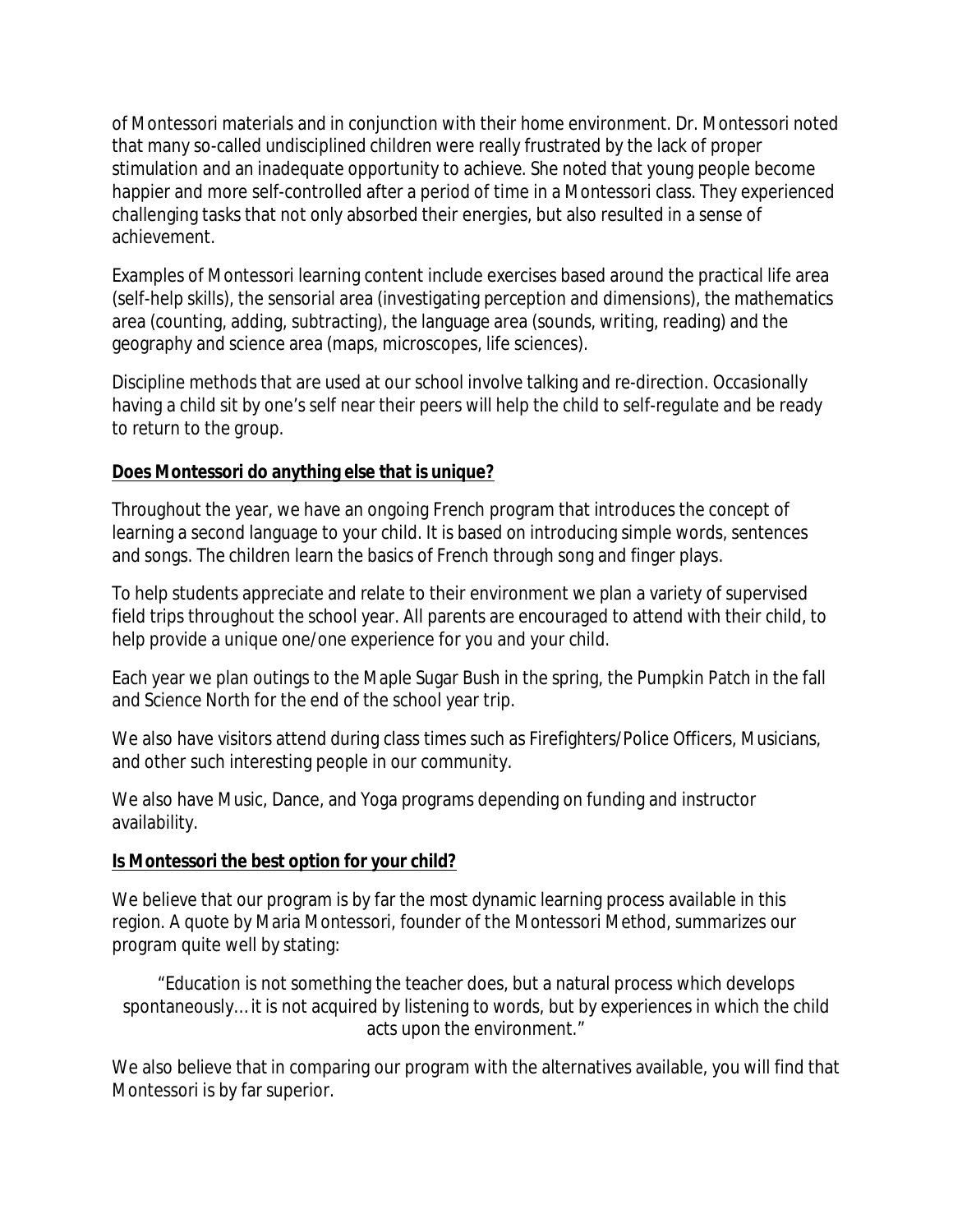# **Registration Process**

To register with Montessori Children's House please complete the following:

- Read the Parent Handbook
- Fill out all of the questions in the Registration Package
- Enclose the \$70.00 registration fee [non-refundable], \$10.00 if your child is subsidized
- Bring in your child's birth certificate, immunization record, and health card so that we may make a copy for their file
- Register your child with the North Bay Parry Sound District Health Unit

# **Waitlist**

Our waitlist consists of parents who have called or emailed the school directly and those who have signed up for our waitlist online at DNSSAB website. We then consolidate these two waitlists and offer our spaces on a first come first serve basis as availability opens up. We strive to touch base with all parents at the time of application and will do our best to place children as quickly as possible.

When space becomes available, we will contact parents. If direct contact is not made, we will do our best to leave a message. We will wait 24 hours before considering the space no longer needed and we will then move on to the next person on the list. When we make contact with parents, we offer them a tour of our facility and go over the registration process. If they have not yet applied for a space through the DNSSAB website we will give them a postcard with the website so that they can register.

If a parent calls to inquire where they stand on the waitlist, they will be provided with a best approximation of their child's status on the list. Situations in families can sometimes change quickly, opening up spaces or extending a family's need for their space.

# **Financial Information**

## **Registration Fee**

There is a \$70.00 registration fee when committing to a space in our programs. We accept cheque or e-transfer for your registration fee. This fee is non-refundable and is only charged once during your child's time at Montessori Children's House. If, however your child's tuition is subsidized, the registration fee is \$10.00 as per recommendation of DNSSAB.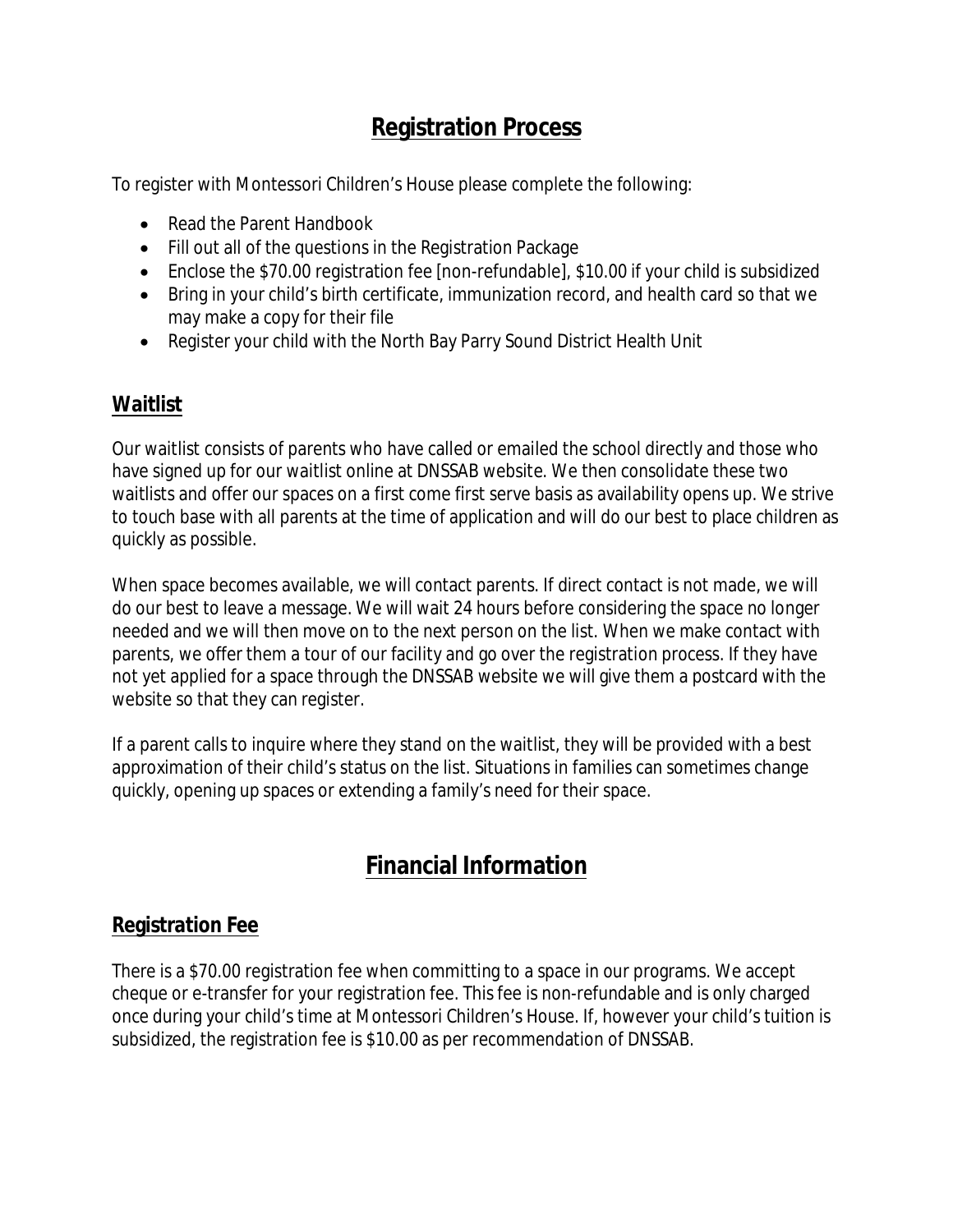E-transfer option: E-Mail: saquib.haroon@gmail.com

Password: Your child's first and last name in all lower-case letters. If the name exceeds the password length limits, please use as much space that it allows.

In the comments, please put the registration fee for (child's name) in the comments.

If you wish to set up payments through direct deposit, please let us know and we will provide you with the necessary forms.

## **Payments**

You will receive a monthly bill by the 20<sup>th</sup> of each month that will include your total for the next months tuition. Tuition can be on the 1<sup>st</sup> of the month or bi-weekly, with payments being due on the 1st and 15th of the month.

If your child's tuition fee **is not paid by the 15th** of each month, the payment is considered delinquent and a late fee of \$25.00 will be due. Non-Sufficient Fund fees will be charged a fee of \$35.00 plus the bank charges.

If you receive subsidy, your parent portion will be charged to the bill going out on the 20<sup>th</sup> for payment the next month. If, however, you run out of absent days, these days will show up on the following months bill as we can not calculate your absent days until the month is finished.

If, during the first six weeks, the teachers in the classroom feel that the child is having a difficult time adjusting, the parents will be informed. If it is decided that it is in the child's best interest to be withdrawn from Montessori Children's House, please keep in mind that your first month's tuition is non-refundable.

# **Registration/Tuition Fee**

Over the years, the demand for quality child care has increased due to the noticeable benefits of peer socialization, school readiness, and improved academic skills. We, at Montessori Children's House, believe that consistent high-quality child care can significantly impact not only a child's development, but also provides well-meaning relations between educators and children. Because Montessori Children's House believes that consistency has a beneficial and long-lasting effect on the overall development of a child, our programs are now only being offered on a full-time basis.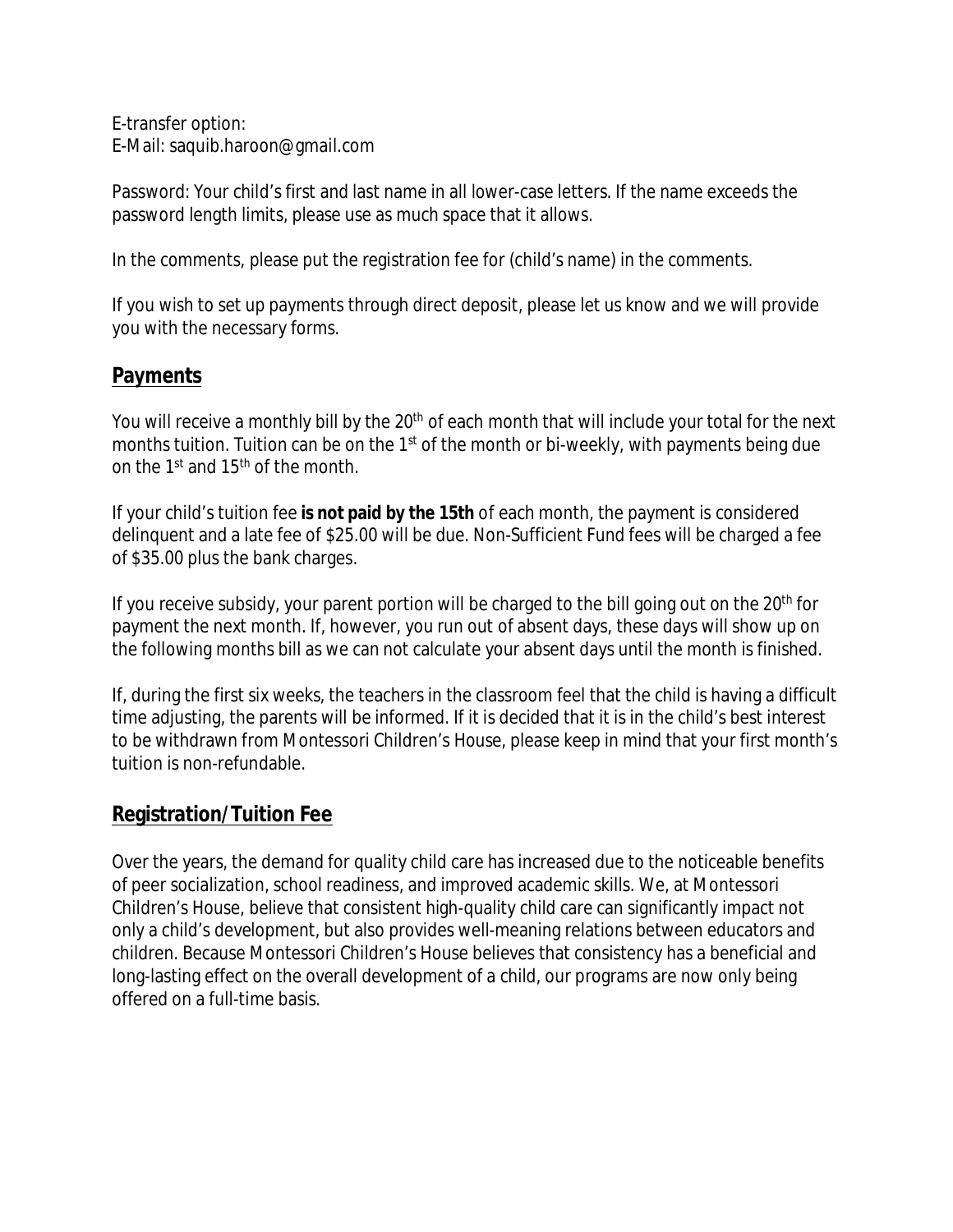### **Note:**

If subsidy is required and a parent does not qualify for the full daily fee or full-time enrollment, it is the parent's responsibility to pay any of the exceeding costs above their subsidy agreement.

Also, for any reason that a parent's schedule or subsidy agreement may change, or if they no longer qualify for subsidized care, the parent will be responsible for the daily fee in order to secure their full-time spot. If a parent is not able to make these payments, the child will be withdrawn from the school.

| Classroom     | <b>Registration Fee</b> | Daily Fee |
|---------------|-------------------------|-----------|
| Toddler Two's | \$70.00                 | \$43.00   |
| Junior Casa   | \$70.00                 | \$41.00   |
| Senior Casa   | \$70.00                 | \$41.00   |

For statutory holidays, parents are required to pay the applicable percentage of the number of days that their child is enrolled in the calendar month.

If a withdrawal from care is required you will be responsible for providing 2 weeks notice in writing. Any requests for change in care should be also submitted in writing to the office and we will do our best to accommodate such requests pending we have availability in our classrooms to do so.

# **School Information**

## **School Hours**

Our school is open from the hours of 8:00 a.m. until 5:00 p.m.

**Late Fee Charge:** A fee of \$2.00 per minute will be charged and is payable to the teacher who is with your child upon arrival.

### **Attendance**

We encourage parents to have their child into class **NO LATER than 9:00 a.m**. This is to ensure that they are getting the most out of our program and to give them ample time to work before transitioning. Parents are asked to notify the school when your child is absent and the reason for the absence. If subsidy is being used please be aware that you are allotted a set number of absent days for your child per year, as per your agreement with the DNSSAB office.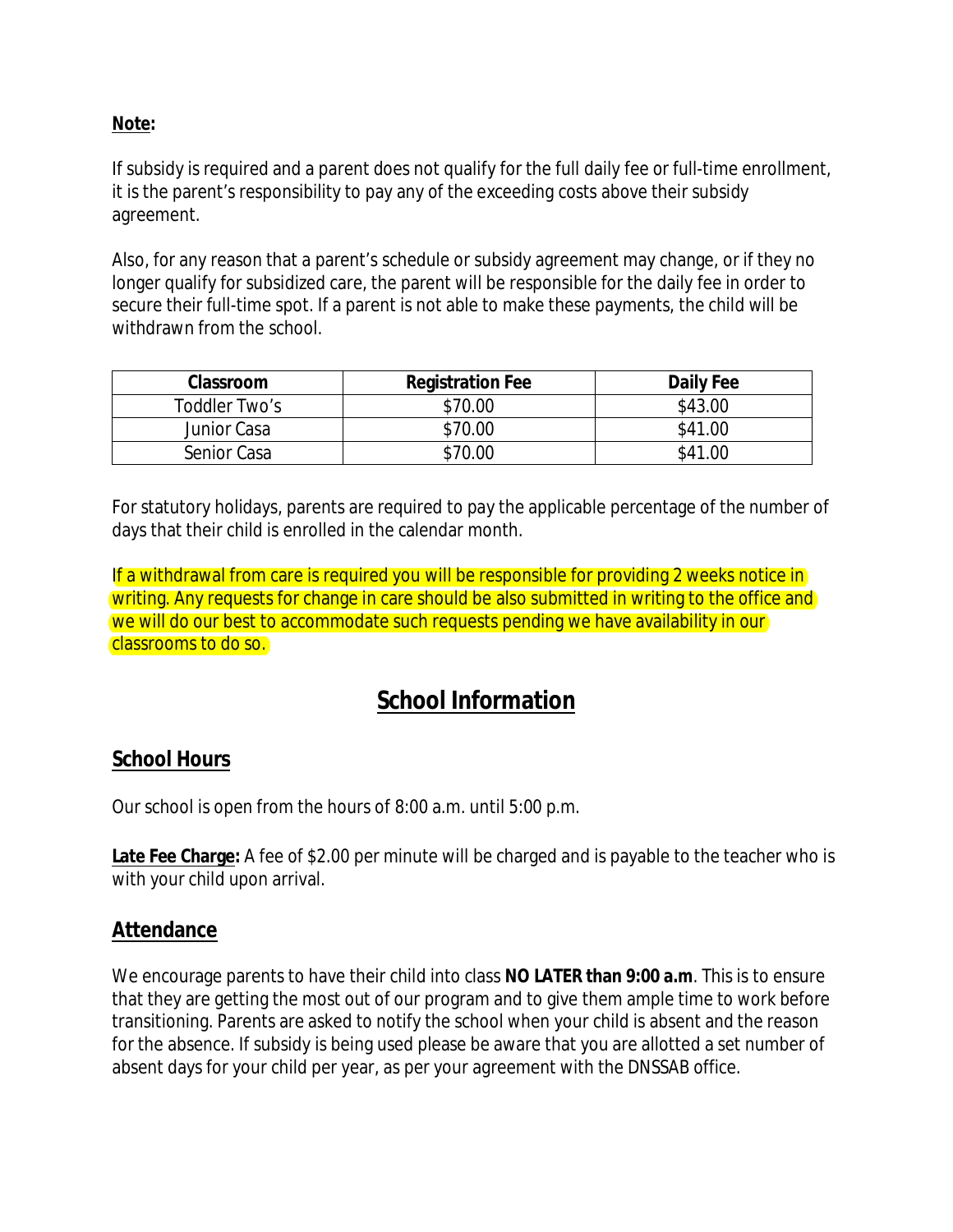If your child is absent because of illness for 3 consecutive days you will need to supply subsidy with a note from your doctor and the absent days will be covered.

### **Important Notes:**

If subsidy is being used, you will be responsible for any fees incurred if you go over your allotted absent days.

There are no vacation days. If your child is going to be absent due to any appointments, holidays, etc., you are still responsible for the space that you have secured.

## **School Closure Announcements**

Inclement weather necessitating school cancellations will be announced on 100.5 Kiss FM, 101.9 FM the Fox, and AM 600 CKAT Country. These announcements will be aired between 7:00 a.m. and 8:00 a.m.

## **Emergency Management Policies and Procedures**

Montessori Children's House has an Emergency Management Policy and Procedures. Our offsite evacuation site is St. Francis School at 68 Gertrude St. East. In the event of an evacuation parents will receive a phone call from the school as soon as the evacuation is complete.

## **Discipline Methods**

Discipline methods that are used at school involve talking and re-direction. Occasionally having a child sit by one's self near their peers will help the child to self-regulate and be ready to return to the group.

## **Unacceptable Behavior**

Montessori Children's House will not tolerate socially unacceptable behaviour such as hitting, name calling, screaming, biting, swearing and kicking. If a child is displaying these behaviours the school will take steps to alleviate this behaviour. These actions could include talking, sitting quietly, talking to the parents and asking the Resource Consultant for tips on helping these behaviours. The parents will be involved during these actions. **If these measures do not change the child's unacceptable behaviour, the child will be withdrawn from the school.**

# **Prohibited Practices**

The following is a list of prohibited practices that no staff, student, or volunteer shall engage in. These practices would result in immediate disciplinary action and removal from the program until a thorough evaluation of the practice had been completed by the supervisor.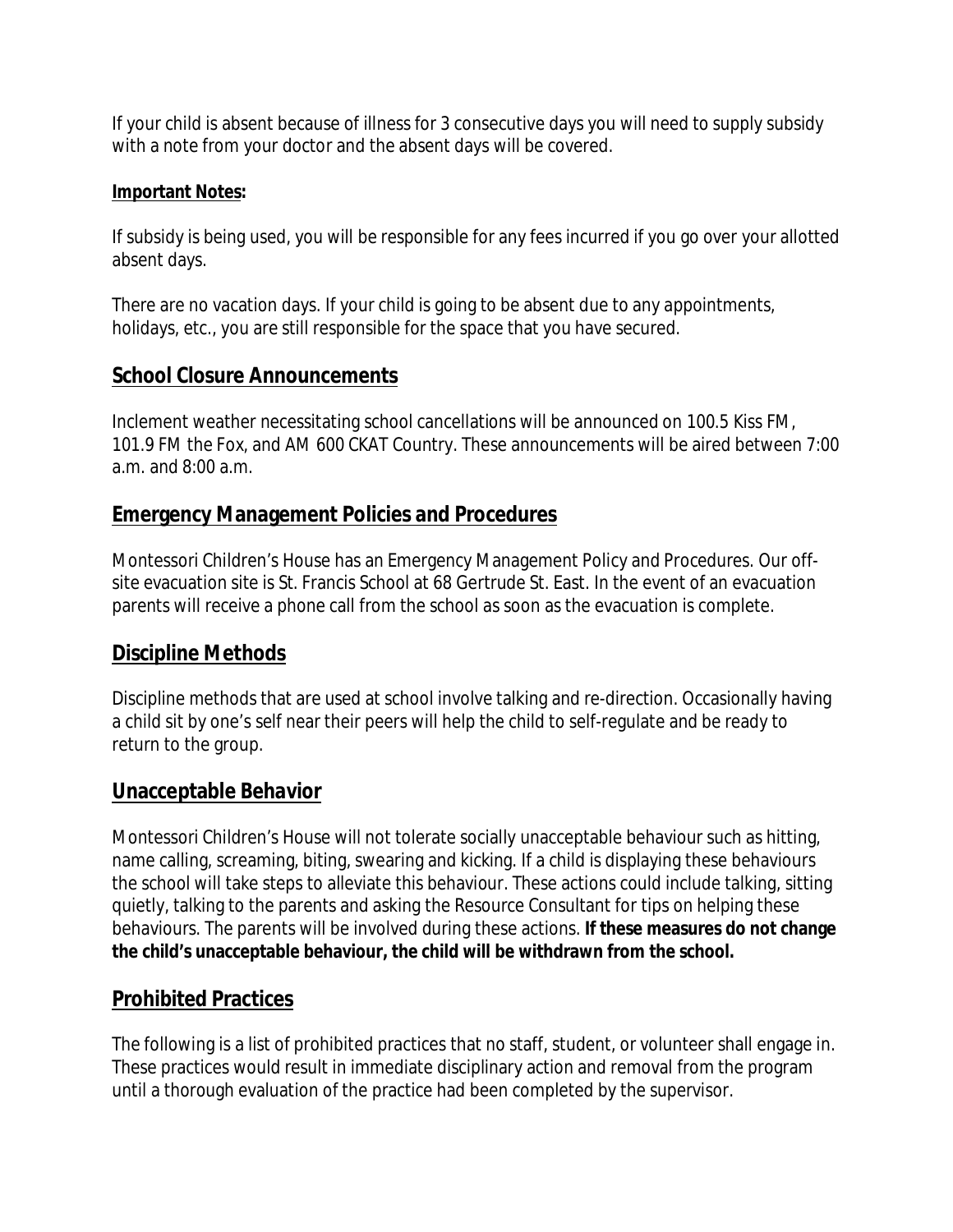- 1) Corporal punishment of the child
- 2) Physical restraint of the child, unless the physical restraint is for the purpose of preventing a child from hurting himself, herself or someone else and is used only as a last resort and only until the risk of injury is imminent
- 3) Locking the exits of the child care centre for the purpose of confining a child or confining a child in an area or room without adult supervision unless such confinement is in an emergency situation and is required as part of our emergency management policies and procedures
- 4) Use harsh or degrading measures or threats or use of derogatory language directed at or used in the presence of the child that would humiliate, shame or frighten the child or undermine his or her self-respect, dignity or self-worth
- 5) Depriving the child of basic needs including food, drink, shelter, sleep, toilet use, clothing or bedding
- 6) Inflicting any bodily harm or children including making children eat or drink against their will

## **Illness**

If your child becomes ill during the day at school the parent will be notified and asked to come pick their child up. Communicable illnesses must be reported to the school immediately.

| <b>Disease</b>            | Exclusion of case                                                                     |  |
|---------------------------|---------------------------------------------------------------------------------------|--|
| Common Cold               | Do no exclude unless too ill to take part in activities, or if person has a fever.    |  |
| Ear Infection             | Do no exclude unless too ill to take part in activities or is person has a fever.     |  |
| Influenza                 | Do not exclude until feeling well enough to take part in activities, or if person has |  |
|                           | a fever.                                                                              |  |
| Respiratory Syncytial     | Do not exclude unless too ill to take part in activities, or if person has a fever.   |  |
| <b>Virus</b>              |                                                                                       |  |
| <b>Strep Throat</b>       | Exclude until 24hrs after treatment initiated.                                        |  |
| <b>Scarlet Fever</b>      | Exclude until 24hrs after treatment initiated.                                        |  |
| <b>Whooping Cough</b>     | Consult with health unit.                                                             |  |
| (Pertussis)               |                                                                                       |  |
| Campylobacter             | Exclude with symptom free for 24hrs.                                                  |  |
| Diarrhea (unknown         | Exclude children for 48hrs until symptom free or healthcare provider determines       |  |
| cause)                    | diarrhea is not infectious (exclusion period may be extended during declared          |  |
|                           | outbreak).                                                                            |  |
| Escherichia coli (E.Coli) | Exclude until diarrhea creased and 2 successive negative stool cultures are           |  |
|                           | obtained at least 24hrs apart (if client is on antibiotic treatment stool cultures    |  |
|                           | must be collected at least 48 hrs after completion of treatment).                     |  |

# **Communicable Illness in Child Care Centres**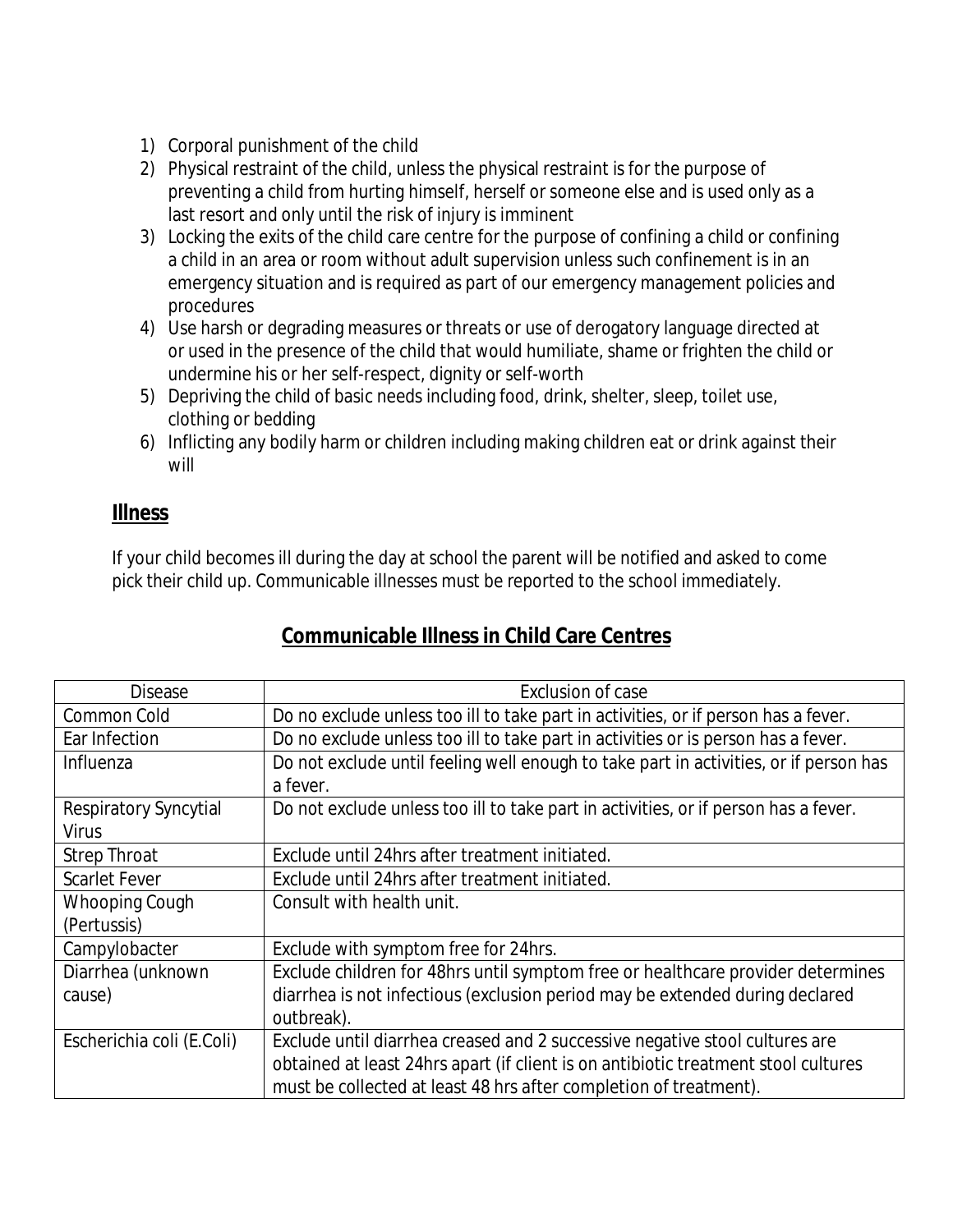| Giardia                  | Exclude until symptom free for 24 hrs. (cases should not use recreational water        |  |
|--------------------------|----------------------------------------------------------------------------------------|--|
|                          | venues, such as swimming pools until symptoms have been resolved for 2 weeks.          |  |
| <b>Hepatitis A</b>       | Exclude for first two weeks of illness or until 1 week after onset of jaundice.        |  |
| Noroviruses              | Exclude until symptom free for 48hrs                                                   |  |
| Rotavirus                | Exclude until symptoms free for 24hrs.                                                 |  |
| Salmonella               | Exclude until symptoms free for 24hrs.                                                 |  |
| Shigella                 | School: Consult with health unit.                                                      |  |
|                          | Child care centre: Exclude until diarrhea ceased and 2 successive negative stool       |  |
|                          | cultures or rectal swabs are obtained at least 24hrs apart (if client is on antibiotic |  |
|                          | treatment stool cultures must be collected at least 48hrs after completion of          |  |
|                          | treatment).                                                                            |  |
| Yersinia                 | School: Consult with health unit.                                                      |  |
|                          | Child care centre: Exclude until symptom free for 24 hrs or until 48hrs after          |  |
|                          | antibiotic treatment completed.                                                        |  |
| Chickenpox               | Exclude until vesicles become dry(crusted), usually 5 days in unimmunized              |  |
|                          | children and 1-4 days in immunized children.                                           |  |
| <b>Cold Sores</b>        | Exclude if too ill to participate in activities. Avoid direct contact with lesions or  |  |
|                          | cold sores.                                                                            |  |
| Impetigo                 | Exclude until 24hrs after treatment initiated.                                         |  |
| Pediculosis              | Consult with own childcare policy.                                                     |  |
| Ringworm                 | Exclude until after treatment initiated. If ringworm on body, exclude from             |  |
|                          | swimming, pool activity while undergoing treatment.                                    |  |
| <b>Scabies</b>           | Exclude until 24 hrs after completion of one treatment.                                |  |
| Hand, Foot and Mouth     | Do not exclude unless too ill to take part in activities.                              |  |
| Pinkeye (Conjunctivitis) | Bacterial: exclude until seen by healthcare provider, and can return after 24 hrs of   |  |
|                          | treatment.                                                                             |  |
| <b>Fifth Disease</b>     | Do not exclude unless too ill to take part in activities. May consider excluding if    |  |
|                          | fever present.                                                                         |  |
| <b>Hepatitis B</b>       | No exclusion required.                                                                 |  |
| <b>Measles</b>           | Exclude for 4 days from onset of rash.                                                 |  |
| Meningitis               | Remain at home until allowed to return by their healthcare practitioner. Consult       |  |
|                          | with health unit.                                                                      |  |
| <b>Mumps</b>             | Exclude for 9 days from onset of parotitis (swelling to face).                         |  |
| Rosella                  | Do not exclude unless too ill to take part in activities.                              |  |
| Rubella                  | Exclude for 7 days from onset of rash.                                                 |  |

# **Additional Exclusions for Common Illnesses**

**Fever - 24 hours fever free without administration of fever reducing medication.**

**Vomiting/ Diarrhea – 48 hours from the last vomit or diarrhea.**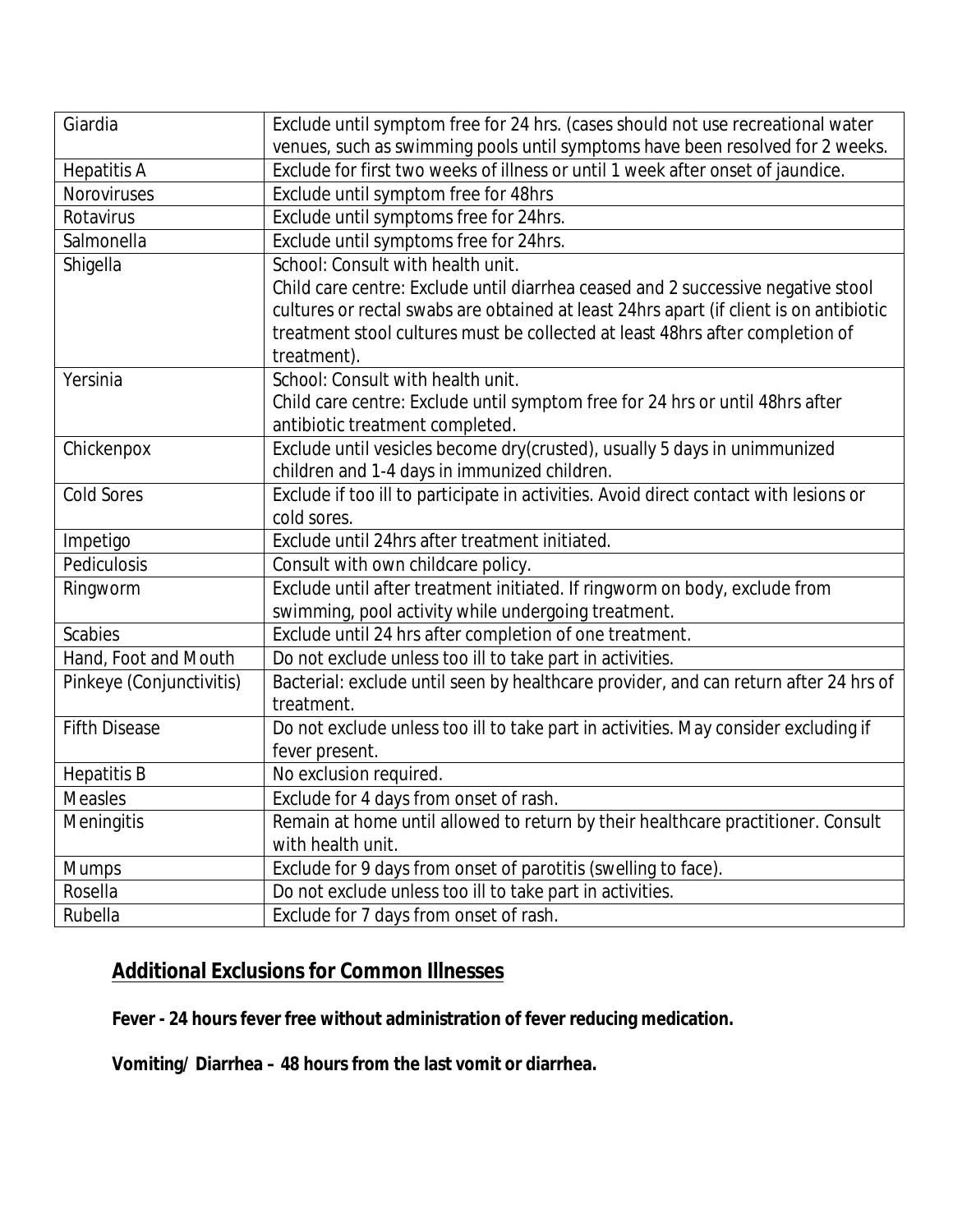# **Medication**

A drug or medication is administered to a child only when a parent gives written and signed authorization of the drug or medication with the times and amounts of medication to be administered. All medication or drug must be in the original container supplied by the pharmacist, clearly labelled with child's name, prescription number, date of purchase, written instructions for administration, and storage. Children's Ibuprofen or Acetaminophen will be administered only if supplied by parents with written instructions and signed consent from a doctor regarding the reason, dosage and times to administer.

# **Medical Attention Required**

Should a child take ill or have an accident at the school, the staff will attempt to contact the child's parents, or if they can't be reached, the "emergency contacts" required on the application form will be contacted. Should it be impossible to contact these people and medical attention is required, we would arrange to have the child taken by ambulance to the nearest hospital for treatment.

## **Sunscreen**

We ask that all parents sunscreen their children in the mornings before drop off. We will reapply sunscreen in the afternoon.

## **Nutrition**

The cook at school will prepare the snacks and lunches on a daily basis. If your child has any food allergies or restrictions please speak to the administrator or your child's teacher about supplying your child's food. The menu will be posted in each classroom for each week. Dietary restrictions that are of preference and not due to any allergies (eg. gluten or dairy), parents must supply their own food for their child.

## **Allergies / Peanut Free School**

Please fill out the Allergy Form that is included in your registration package. Please be advised that we are a peanut free school.

# **Birthdays**

Children can enjoy a **peanut free** snack at school. We suggest that parents provide a special snack for their child's celebration. We use the occasion of a birthday to explain the passage of a year by showing how the Earth revolves around the sun using a special candle as the sun and a globe representing the earth.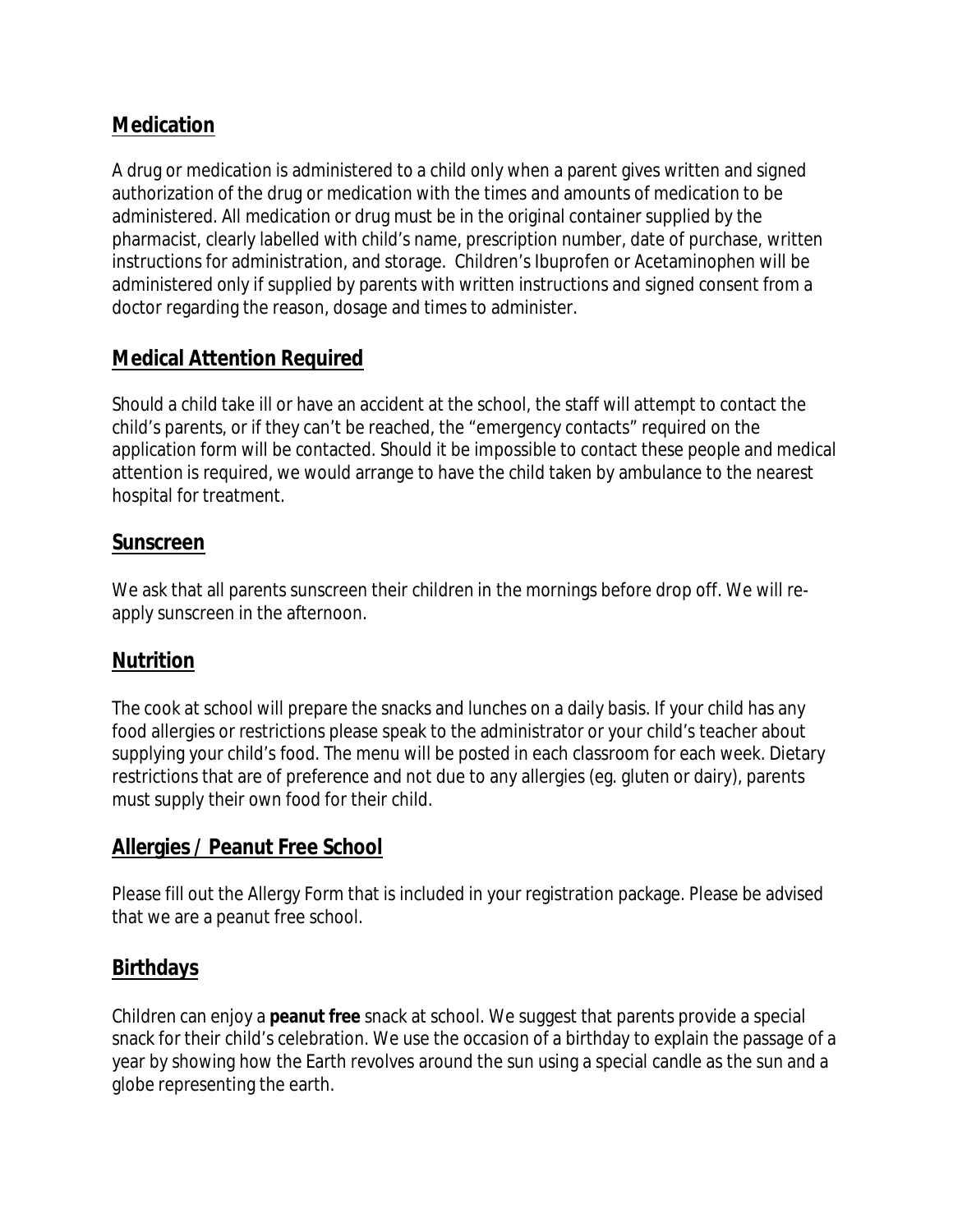## **Item's from Home**

Children may **not bring toys** from home into the classroom. Assure your child that their toys are for home and at school they have their own special work to do. Books or any other educational material that may be of interest to all the children are welcome.

## **Missing Materials**

Please check your child's pockets and return all unidentified objects to school. The item(s) you found may be very important to us. The smallest pink cube from pink tower, animals from the farm. or world baskets always find their way home with a friend.

### **Field Trips**

During the course of the year, the children will take field trips to enrich their learning experiences. Field trips will be announced in advance and all children must have a permission slip on file at school before attending the field trip. When we go on field trips out of town East Ferris Bus Lines is hired for transportation. Due to changes in licensing requirements, all parent volunteers now need to have an up-to-date Police Vulnerable Sector Check before being able to attend field trips or volunteer at the school. If you are interested in being a volunteer parent, please see the office to get a PVSC request letter to take to your local law enforcement office.

### **Newsletters**

The school will post monthly on their parent board outside of the classrooms to inform the parents and caregivers of the topic of study, notices of upcoming events, school trips and school closures. You are responsible for reading the letters so you are informed of what is happening in your child's class.

## **Volunteers/Students**

All volunteers and post-secondary students will provide a copy of their immunization as well as have a current Vulnerable Sector Check before being permitted to be in the classrooms with the children. All volunteers and students will be supervised with the children and under no circumstances will any volunteer or student be left alone with any child.

## **Report Cards**

Report cards are given out in December and June. This progress report allows parents to see the milestones their children have achieved in different areas of the Montessori Curriculum. If parents have any questions regarding their child's report card, they can request an interview with their child's teacher.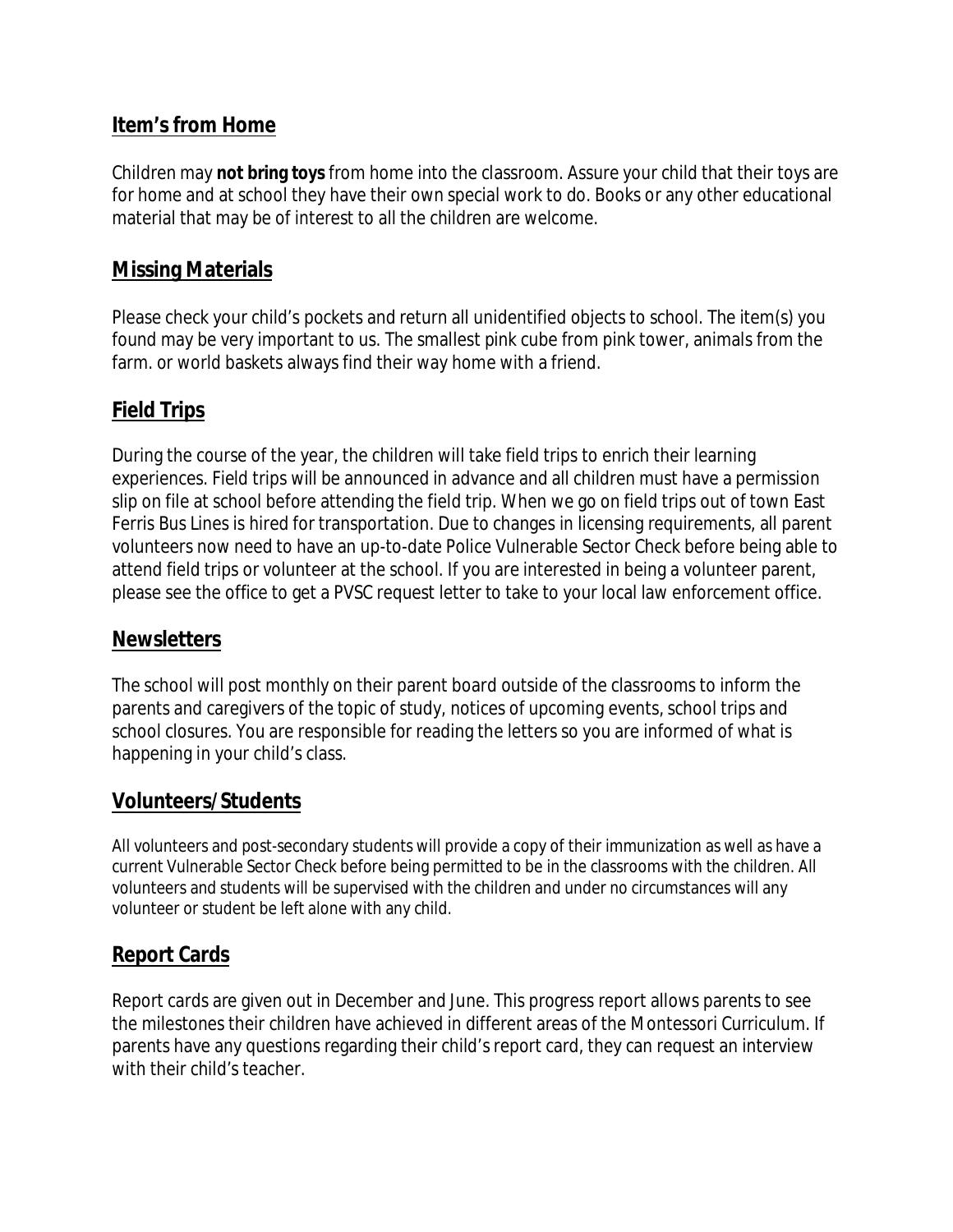# **School Calendar 2019-2020**

| Month            | <b>Statutory School Holiday</b>                                                      |
|------------------|--------------------------------------------------------------------------------------|
| September 2019   | September 2 <sup>nd</sup> - Labour Day                                               |
| October 2019     | October 14 <sup>th</sup> - Thanksgiving                                              |
| November 2019    | No Closures                                                                          |
| December 2019    | December 6 - Parent/Teacher Interviews<br>December 23 - January 2<br>Winter Holiday  |
| January 2020     | January 1 - New Year's Holiday                                                       |
| February 2020    | February 17 <sup>th</sup> - Family Day                                               |
| March 2020       | No Closures                                                                          |
| April 2020       | April 10 <sup>th</sup> - Good Friday<br>April 13 <sup>th</sup> - Easter Monday       |
| May 2020         | May 18 <sup>th</sup> - Victoria Day                                                  |
| June 2020        | No Closures                                                                          |
| <b>July 2020</b> | July 1st - Canada Day Holiday                                                        |
| August 2020      | August 3rd - Civic Holiday<br>Closed August 24th - September 1st<br>Classroom Set Up |

There is no discount for tuition payments during the statutory, civic holiday closures, or closures for parent/teacher Interviews and Christmas holidays. The expenses of the school are ongoing just like any business. Parents are still responsible for paying the monthly tuition. **Please note that these dates may be subject to change. All parents/guardians will be notified prior to any changes made.**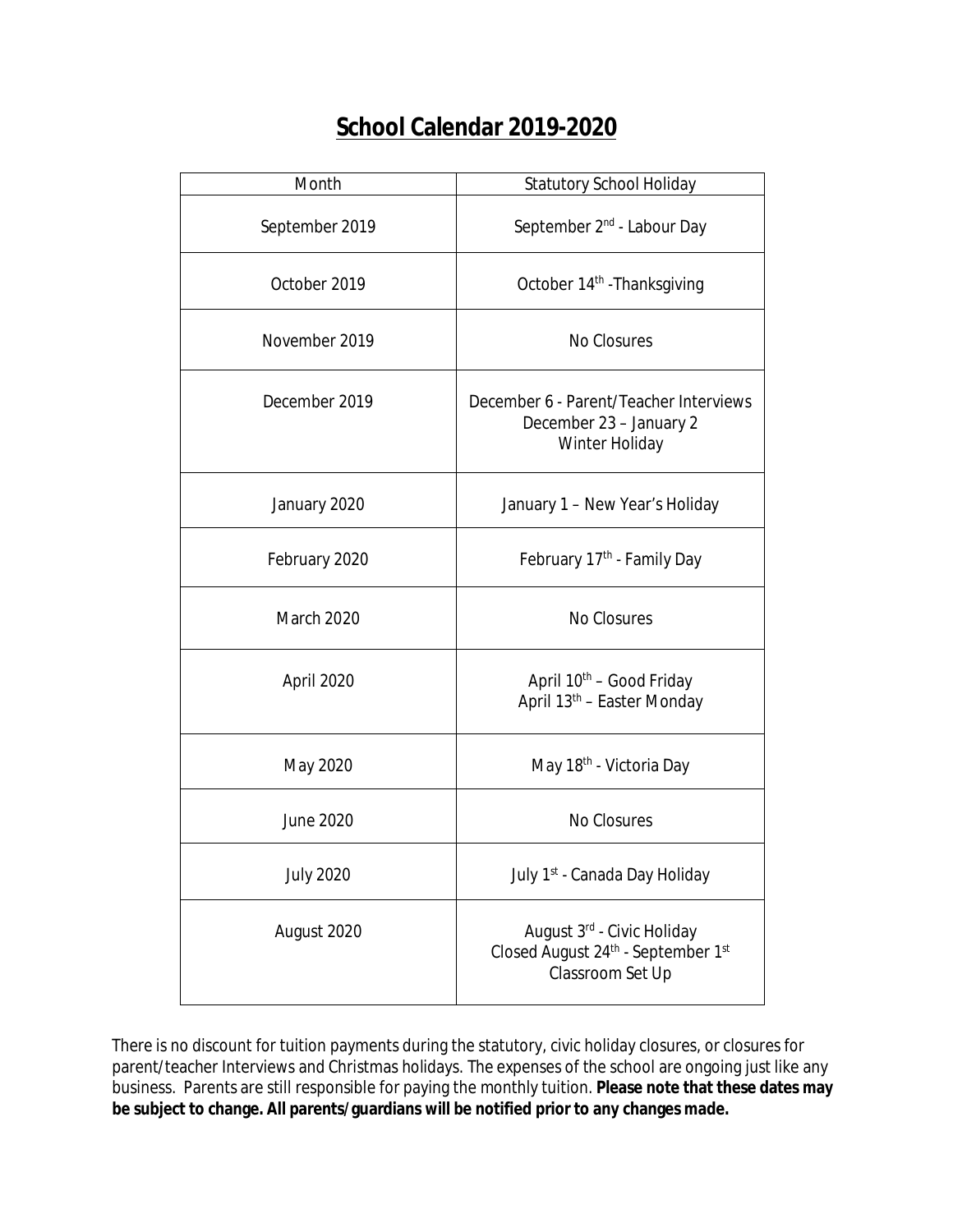# **Program Statement for Montessori Children's House**

The main objective of Montessori Children's House is to provide a carefully planned, stimulating environment which will help children develop within themselves the foundational habits, attitudes, skills and ideas which are essential for a lifetime of creative thinking and learning.

Our objective will be reached by implementing the education philosophy of Dr. Maria Montessori. The philosophy inspires the development of individual children is a safe, supportive and inclusive environment that gives them the freedom to investigate, create, wonder why and become the person they will be. Montessori Children's House sees all children and their families as competent, able and active participants in all aspects of our program.

All children are naturally curious and full of potential especially during these critical first six years of development. Dr. Montessori developed a curriculum and a set of special educational materials, which would support the natural growth of children. It is this natural curiosity that will allow our students to thrive as our teachers watch for their periods of readiness to introduce new and engaging activities as each child is ready for them. Our curriculum supports a child's independence with a focus on self-help skills that is a great foundation for their future education and self confidence that will assist them in reaching their full potential.

Our interpretation of Montessori pedagogy and programming is consistent with the Ministry of Education's Policy Statement as set out in "How does Learning Happen?" and complies with the Child Care and Early Year Act, 2014 (General, O Reg. 137/15).

Montessori Children's House promotes four fundamental conditions that are considered essential to optimal learning and healthy development for children.

## **Belonging**

Belonging refers to a sense of connectedness to others, an individual's experiences of being with others, of forming relationships with others and making contributions as part of a group, a community, the natural world.

We believe that open communication between home and school is essential. We encourage positive and consistent interactions between children, parents and staff. We also encourage the children to explore, and have designed an environment that promotes cooperation, communication and interaction while sparking that natural curiosity that all children have.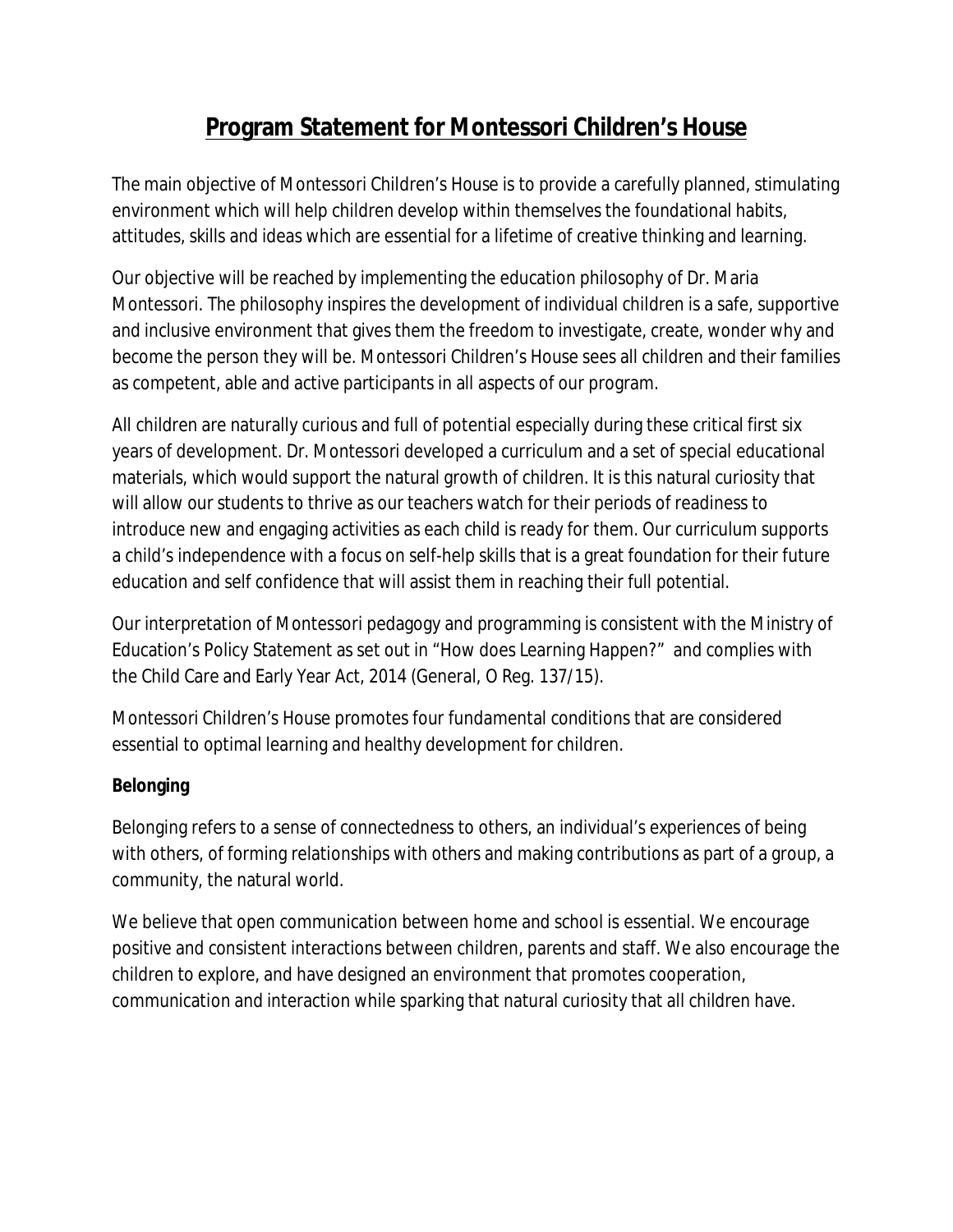### **Engagement**

Engagement suggests a state of being involved and focused. When children are able to explore the world around them with their natural curiosity and exuberance, they are fully engaged.

Learning by exploring and enquiring, children will develop skills in science, geography, history, discrimination of colour, size, textures, taste, sight and hearing, problem solving and creative thinking. These skills are essential for learning and success in school and into their adult lives.

Our Montessori materials are each presented to the children by the direction of a teacher. Once the material has been introduced, the children understand where each material is kept in the classroom. This allows them to choose and return their activities independently.

Our curriculum is a balancing act between child-initiated and adult supported experiences. Our Montessori teachers are always observing the children to be available if they need support but are careful not to step in unless the child wants help. By allowing the children to take initiative it often leads to the children being fully engaged and peaceful in what they are doing.

### **Well Being**

Well-being addresses the importance of physical and mental health and wellness. It incorporates capacities such as self-care, sense of self, and self-regulation skills.

Keeping the well-being of the children first and foremost, we provide a safe and welcoming environment that offers the children a great deal of personal freedom to direct their time and energies. We incorporate a variety of routines during our day including two outdoor learning opportunities, self-directed work time, circle time for group learning opportunities and a rest / quiet time. We also provide two nutritious snacks and a hot lunch which follow the guidelines of the Canadian Food Guide.

Our curriculum encourages many different self-help skills that allow the children an opportunity to practice these skills on a daily basis. By practicing these self-help skills, children become confident and independent in their abilities. This confidence in turn assists the children in learning self-regulation abilities. It is these self-regulation abilities that will truly help children to succeed in our environment, their future school environment and into their adult lives

## **Expression**

Expression or communication (to be heard, as well as to listen) may take many different forms. Through their bodies, words, and use of materials, children develop capacities for increasing complex communication. Opportunities to explore materials support creativity, problem solving, and mathematical behaviours. Language-rich environments support growing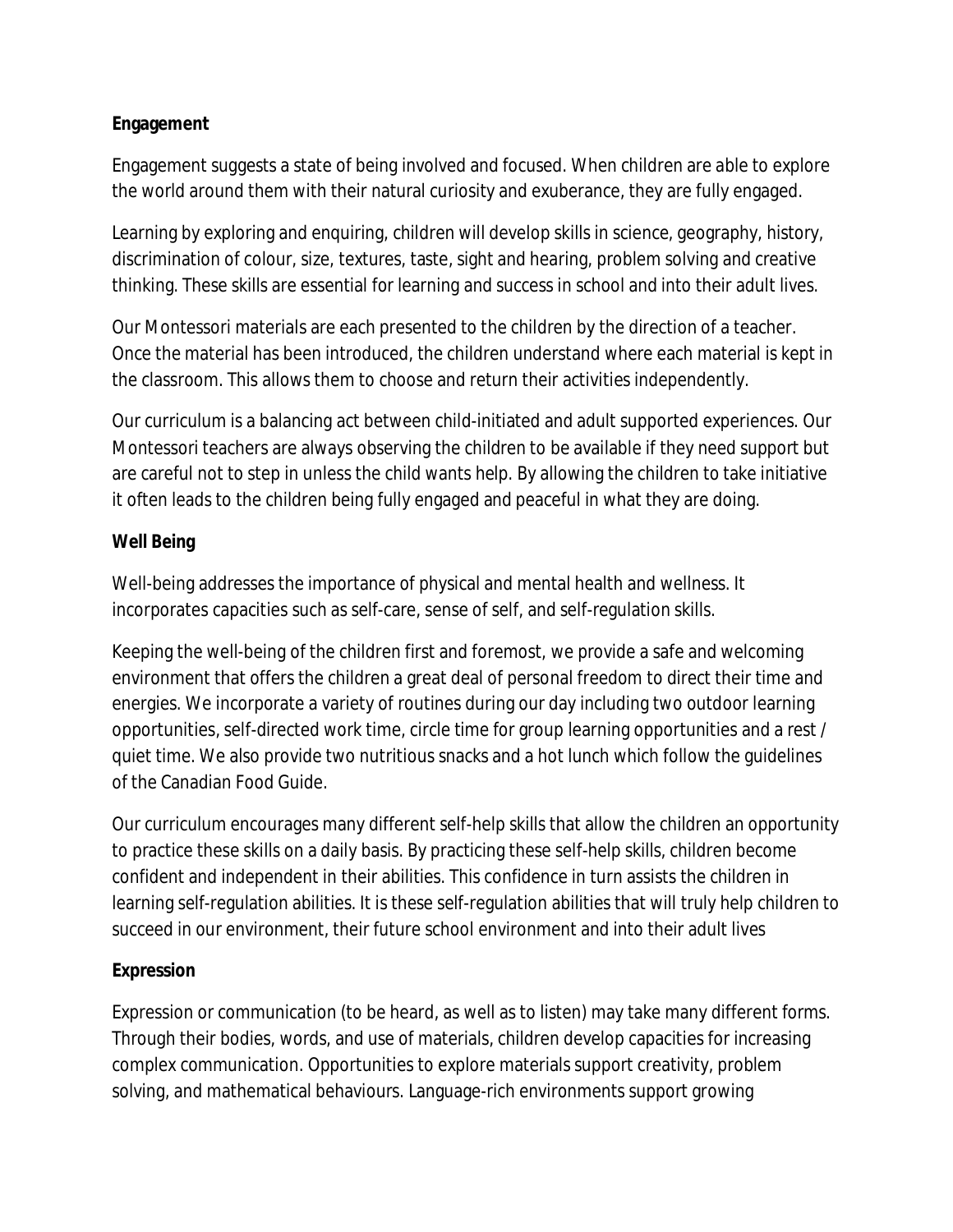communication skills, which are foundational for literacy. A focus of these foundations throughout all aspects of early years programs ensures optimal learning and healthy development.

We encourage the children to interact and communicate in a positive way. Our teachers foster positive communication by being attuned and responding to each child's cues, as well as engaging in positive interactions and communication with the children.

Teachers will take opportunities as they naturally occur to promote positive interactions and will also acknowledge negative interactions as a teaching tool to help the children understand how to make it a positive interaction by using different forms of communication such as verbal and body language. As the children learn self-regulation, they will be able to use different forms of communication more effectively in the classroom setting.

### **Our Educators**

All of our staff will promote the health, safety, nutrition and well-being of each child by providing a clean and safe environment, nutrition based on the Canada's Food Guide, and access to drinking water throughout the day. Staff will familiarize themselves with all information regarding allergies, medical conditions, medication requirements and parental preferences in respect to diet and rest time.

Before the beginning of each school year, we meet as a whole staff and then in smaller groups to set out of routines, strategies and plan our school year. This allows us to begin each year with the experiences of previous years directing any changes to routine and strategies. With each year of experience come new ideas, challenges and opportunities to try new strategies as we learn together as educators. We also have two professional development days set aside each year to allow our staff to attend Montessori conferences organized by the Canadian Association of Montessori Teachers. As a group, our staff also attends various workshops throughout the year that are held by local resource organizations.

We are constantly reviewing and assessing the impact of all our strategies and routines. We do this by regular discussion which includes the teachers, supervisor and parents. We also meet as a whole staff to review our work and plan for improvements. We frequently discuss ongoing strategic plans or topics of interest.

Our teachers document and review each child's progress throughout the year and will meet with parents twice a year during parent teacher interviews to discuss their child's report cards. We promote positive open communication between home and school and will regularly update parents on their child at the end of the school day. We will also meet with any parents during the year that wish to discuss their child progress, behaviours, goals or concerns.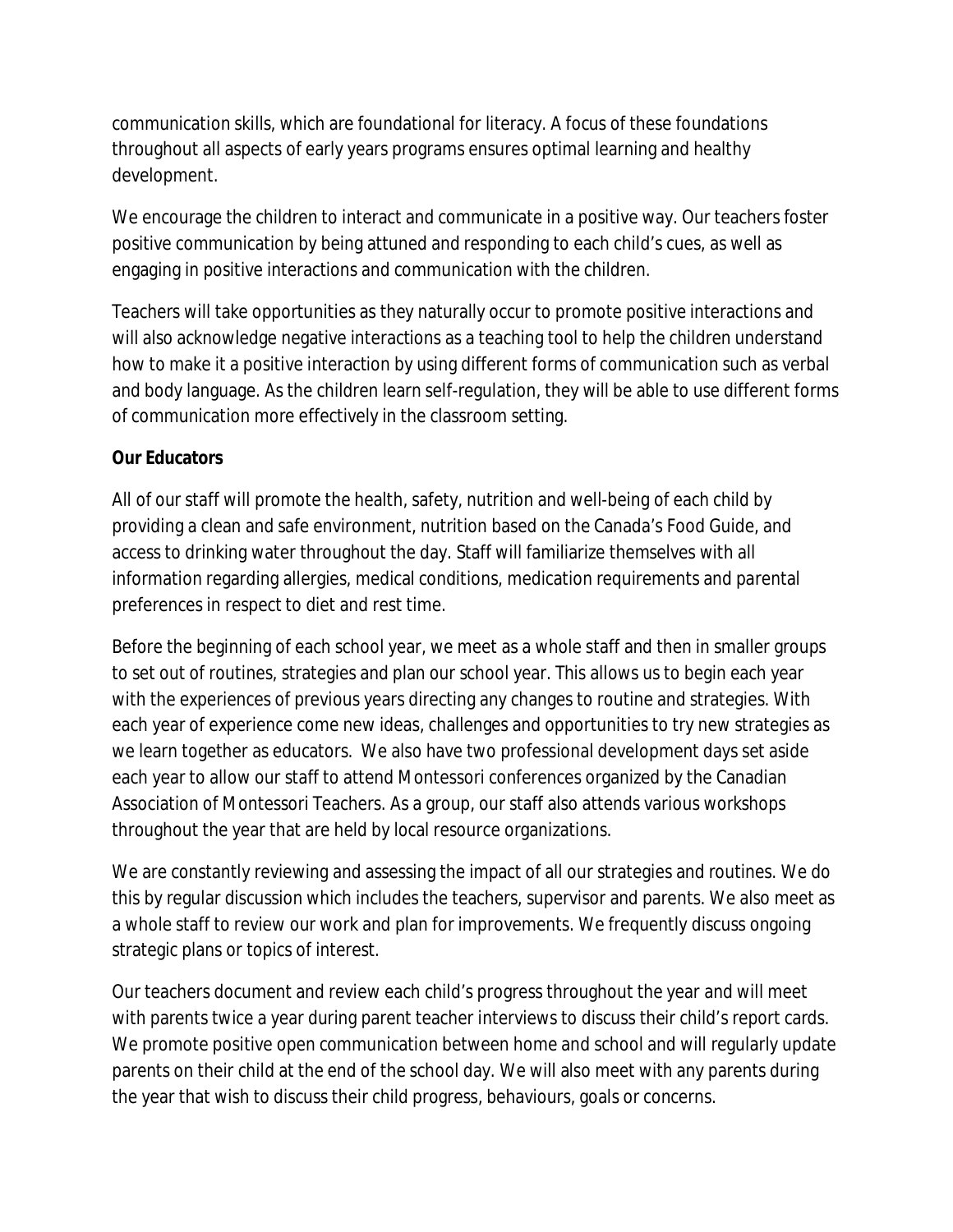### **Community Partners**

We believe that it takes a community to raise a child. With this in mind we promote an active relationship with children's services and health care partners within our community. We work along side the Stepping Stones program who offer us a wonderful community resource consultant who comes in to our center on a regular basis. We also work closely with partners from One Kids Place to meet the goals of individual children. We also have an open relationship with the local District of Nipissing Social Services Administration Board and the Ministry of Education. Our educators work hard to implement strategies and recommendations suggested by all of our community partners and look forward to the insight of these professionals.

# **Parent Issues and Concerns Policy and Procedures**

Name of Child Care Centre: Montessori Children's House

Date Policy and Procedures Established: September 25, 2017

Date Policy and Procedures Updated: July 19<sup>th</sup>, 2019

#### **Purpose**

The purpose of this policy is to provide a transparent process for parents/guardians, the child care licensee and staff to use when parents/guardians bring forward issues/concerns.

#### **Definitions**

*Licensees*: Shahla Hasnain and Saquib Haroon, the individuals or agency licensed by the Ministry of Education responsible for the operation and management of each child care centre it operates (i.e. the operator).

*Staff*: Individual employed by the licensees (e.g. program room staff).

**Policy**

#### **General**

Parents/guardians are encouraged to take an active role in our child care centre and regularly discuss what their child(ren) are experiencing with our program. As supported by our program statement, we support positive and responsive interactions among the children, parents/guardians, child care providers and staff, and foster the engagement of and ongoing communication with parents/guardians about the program and their children. Our staff are available to engage parents/guardians in conversations and support a positive experience during every interaction.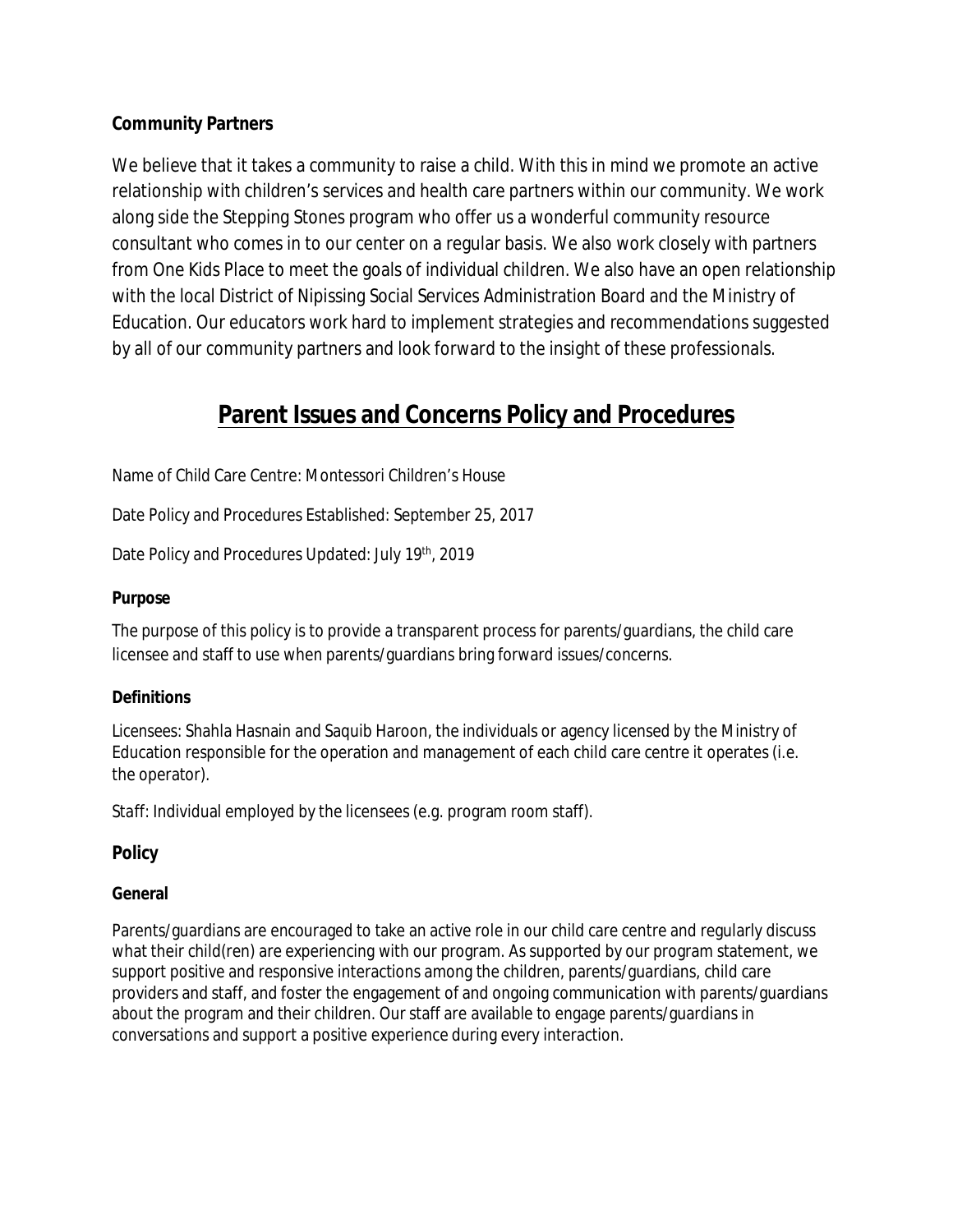All issues and concerns raised by parents/guardians are taken seriously by Montessori Children's House and will be addressed. Every effort will be made to address and resolve issues and concerns to the satisfaction of all parties and as quickly as possible.

Issues/concerns may be brought forward verbally or in writing. Responses and outcomes will be provided verbally, or in writing upon request. The level of detail provided to the parent/guardian will respect and maintain the confidentiality of all parties involved.

An initial response to an issue or concern will be provided to parents/guardians within 1 business day. The person who raised the issue/concern will be kept informed throughout the resolution process.

Investigations of issues and concerns will be fair, impartial and respectful to parties involved.

#### **Confidentiality**

Every issue and concern will be treated confidentially and every effort will be made to protect the privacy of parents/guardians, children, staff, students and volunteers, except when information must be disclosed for legal reasons (e.g. to the Ministry of Education, College of Early Childhood Educators, law enforcement authorities or a Children's Aid Society).

#### **Conduct**

Our school maintains high standards for positive interaction, communication and role-modeling for children. Harassment and discrimination will therefore not be tolerated from any party.

If at any point a parent/guardian, provider or staff feels uncomfortable, threatened, abused or belittled, they may immediately end the conversation and report the situation to the supervisor and/or licensees.

**Concerns about the Suspected Abuse or Neglect of a Child**

Everyone, including members of the public and professionals who work closely with children, is required by law to report suspected cases of child abuse or neglect.

If a parent/guardian expresses concerns that a child is being abused or neglected, the parent will be advised to contact the local Children's Aid Society (CAS) directly.

Persons who become aware of such concerns are also responsible for reporting this information to CAS as per the "Duty to Report" requirement under the *Child and Family Services Act*.

For more information, visit http://www.children.gov.on.ca/htdocs/English/childrensaid/reportingabuse/index.aspx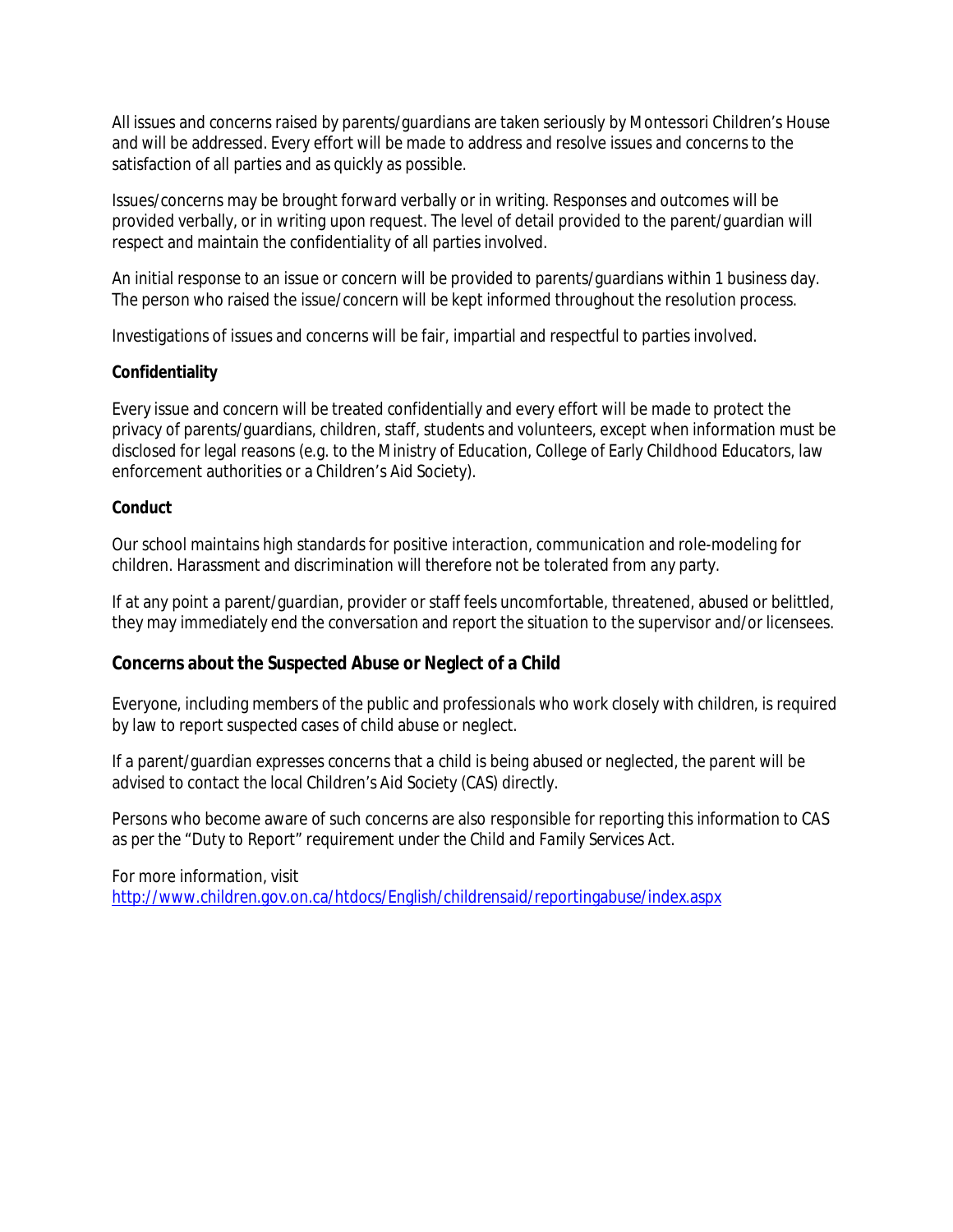# **Procedures**

| Nature of Issue or                                                                       | Steps for Parent and/or Guardian to                                                                                                                                                                                                                                                               | Steps for Staff and/or Licensee in responding to                                                                                                                                                                                                                                                          |
|------------------------------------------------------------------------------------------|---------------------------------------------------------------------------------------------------------------------------------------------------------------------------------------------------------------------------------------------------------------------------------------------------|-----------------------------------------------------------------------------------------------------------------------------------------------------------------------------------------------------------------------------------------------------------------------------------------------------------|
| Concern                                                                                  | Report Issue/Concern:                                                                                                                                                                                                                                                                             | issue/concern:                                                                                                                                                                                                                                                                                            |
| Program Room-Related                                                                     | Raise the issue or concern to<br>the classroom staff directly<br>$\blacksquare$                                                                                                                                                                                                                   | Address the issue/concern at the time it is raised<br>$\overline{\phantom{a}}$<br><b>or</b>                                                                                                                                                                                                               |
| E.g. schedule, sleep<br>arrangements, toilet<br>training,<br>indoor/outdoor              | or<br>the supervisor or licensee.<br>$\overline{a}$                                                                                                                                                                                                                                               | Arrange for a meeting with the parent/guardian<br>$\blacksquare$<br>within 1 business day.<br>Document the issues/concerns in detail.                                                                                                                                                                     |
| program activities,<br>feeding arrangements,<br>etc.                                     |                                                                                                                                                                                                                                                                                                   | Documentation should include:<br>the date and time the issue/concern was<br>received;<br>the name of the person who received the                                                                                                                                                                          |
| General, Centre- or<br>Operations-Related                                                | Raise the issue or concern to<br>the supervisor or licensees.                                                                                                                                                                                                                                     | issue/concern;<br>the name of the person reporting the<br>$\blacksquare$                                                                                                                                                                                                                                  |
| E.g.: child care fees,<br>hours of operation,<br>staffing, waiting lists,<br>menus, etc. |                                                                                                                                                                                                                                                                                                   | issue/concern;<br>the details of the issue/concern; and<br>$\blacksquare$<br>any steps taken to resolve the issue/concern<br>÷,<br>and/or information given to the parent/guardian<br>regarding next steps or referral.                                                                                   |
| Staff-, Duty parent-,<br>Supervisor-, and/or<br>Licensee-Related                         | Raise the issue or concern to<br>the individual directly<br>۰<br><sub>or</sub>                                                                                                                                                                                                                    | Provide contact information for the appropriate<br>person if the person being notified is unable to<br>address the matter.                                                                                                                                                                                |
|                                                                                          | the supervisor or licensees.<br>$\qquad \qquad \blacksquare$<br>All issues or concerns about the conduct of<br>staff, duty parents, etc. that puts a child's<br>health, safety and well-being at risk should be<br>reported to the supervisor as soon as<br>parents/guardians become aware of the | Ensure the investigation of the issue/concern is<br>initiated by the appropriate party within 1 business<br>day or as soon as reasonably possible thereafter.<br>Document reasons for delays in writing.<br>Provide a resolution or outcome to the<br>parent(s)/guardian(s) who raised the issue/concern. |
|                                                                                          | situation.                                                                                                                                                                                                                                                                                        |                                                                                                                                                                                                                                                                                                           |
| Student- / Volunteer-<br>Related                                                         | Raise the issue or concern to<br>the staff responsible for supervising the<br>volunteer or student<br>or<br>the supervisor and/or licensee.<br>$\qquad \qquad \blacksquare$<br>$\blacksquare$<br>All issues or concerns about the conduct of                                                      |                                                                                                                                                                                                                                                                                                           |
|                                                                                          | students and/or volunteers that puts a child's<br>health, safety and well-being at risk should be<br>reported to the supervisor as soon as<br>parents/guardians become aware of the<br>situation.                                                                                                 |                                                                                                                                                                                                                                                                                                           |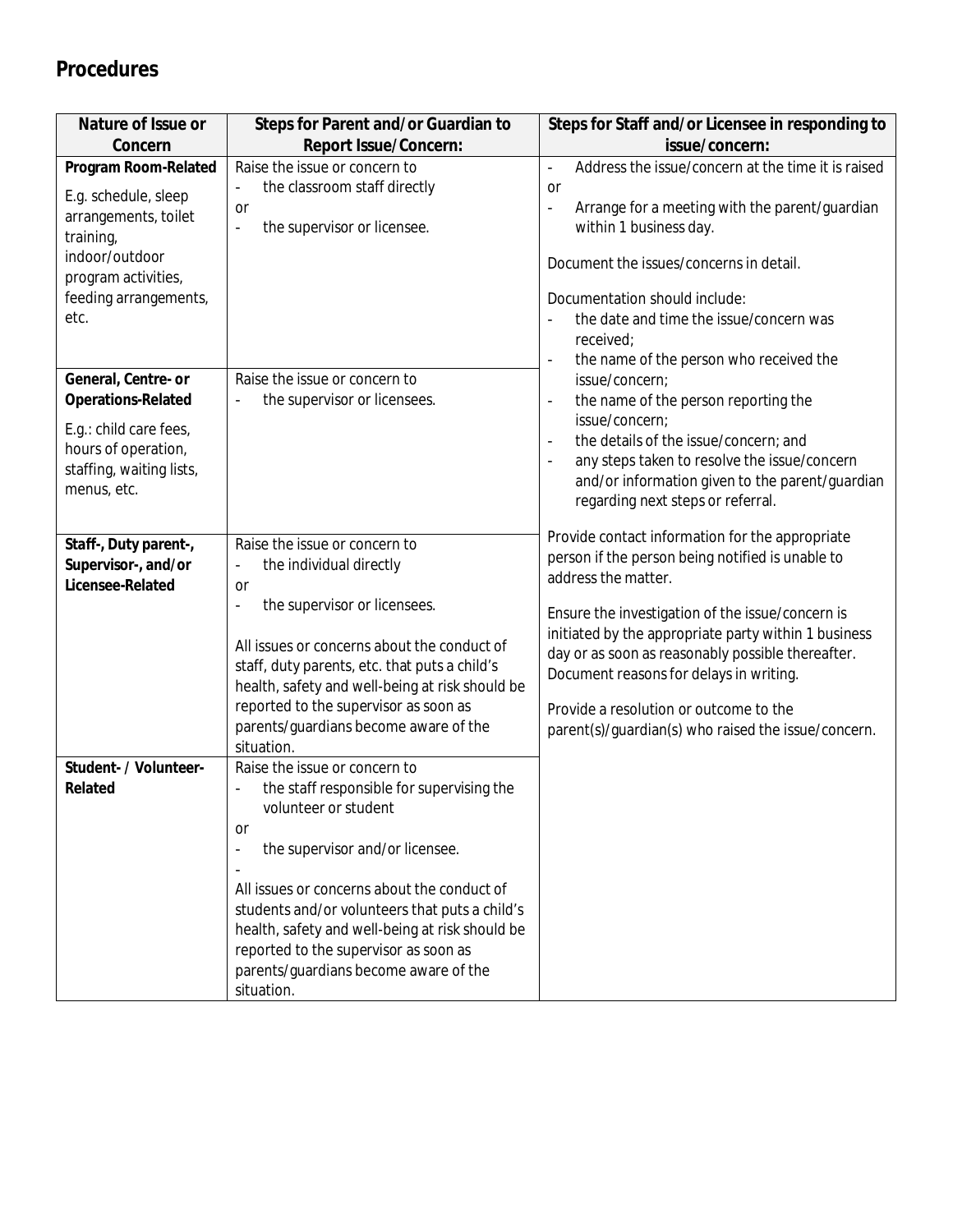**Escalation of Issues or Concerns:** Where parents/guardians are not satisfied with the response or outcome of an issue or concern, they may escalate the issue or concern verbally or in writing to Shahla Hasnain, owner of Montessori Children's House.

Issues/concerns related to compliance with requirements set out in the *Child Care and Early Years Act., 2014* and Ontario Regulation 137/15 should be reported to the Ministry of Education's Child Care Quality Assurance and Licensing Branch.

Issues/concerns may also be reported to other relevant regulatory bodies (e.g. local public health department, police department, Ministry of Environment, Ministry of Labour, fire department, College of Early Childhood Educators, Ontario College of Teachers, College of Social Workers etc.) where appropriate.

#### **Contact:**

Montessori Children's House – Owner - Shahla Hasnain (306) 850-4780